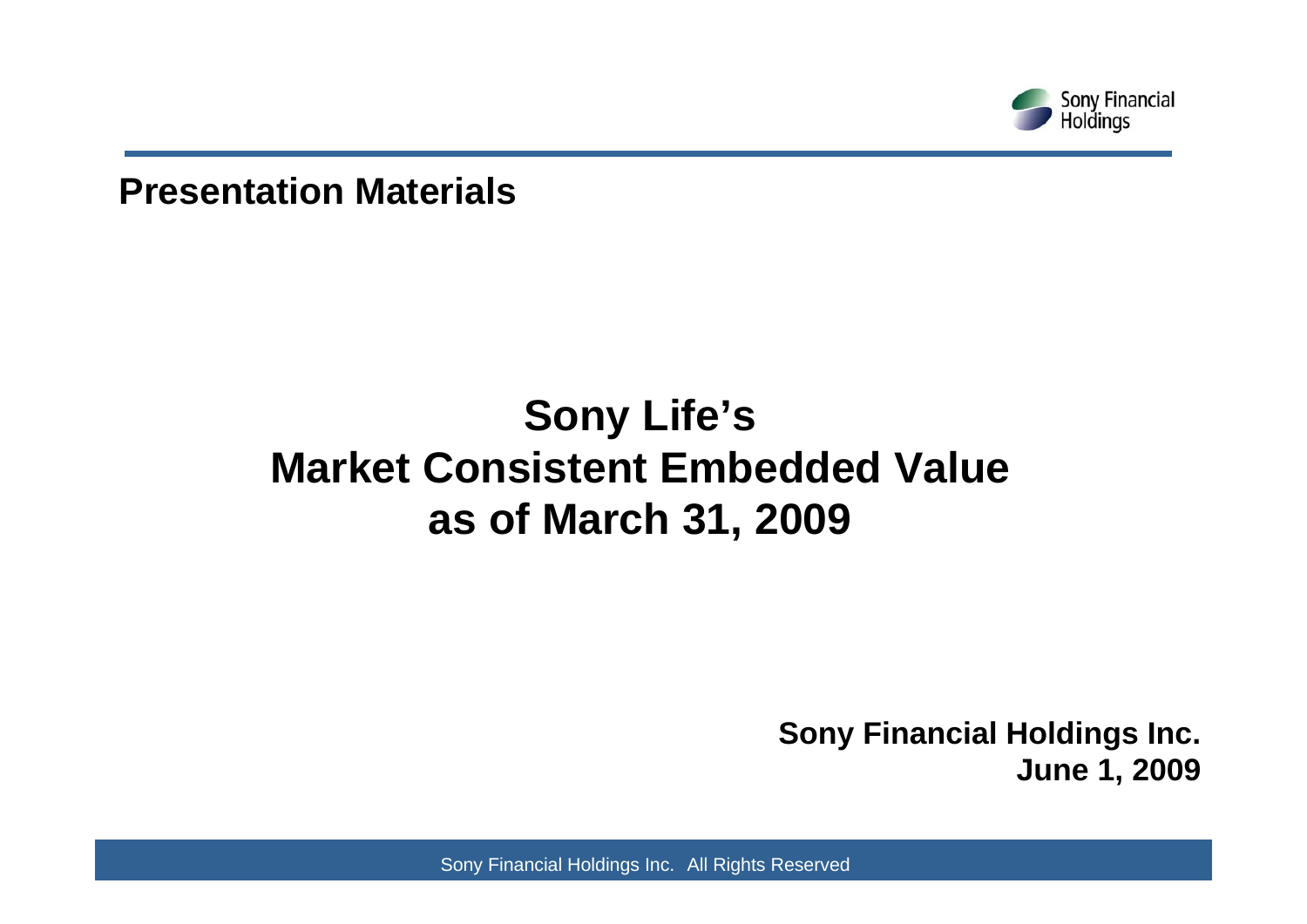### **Contents Contents**



| - Highlight of MCEV                                                           | P.2                        |
|-------------------------------------------------------------------------------|----------------------------|
| - Trends Surrounding MCEV and Sony Life's Approaches                          | P.3                        |
| - Compliance with MCEV Principles                                             | P.4                        |
| - MCEV Results                                                                | $P.5 - 10$                 |
| - Reconciliation Analysis<br>from MCEV at the End of the Previous Fiscal Year | $P.11 - 17$                |
| - Sensitivity Analysis                                                        | $P.18 - 19$                |
| - (Reference)<br>Impact on MCEV due to Changes in Assumptions<br>- Appendix   | $P.20 - 21$<br>$P.22 - 27$ |

#### **Disclaimer:**

These presentation materials contain statements concerning the current plans, expectations, strategies and beliefs of the Sony Financial Holdings Group (the "SFH Group"). Any statements contained herein that pertain to future operating performance and that are not historic facts are forwardlooking statements. Forward-looking statements may include—but are not limited to—words such as "believe," "anticipate," "plan," "strategy," "expect," "forecast," "predict," "possibility" and similar words that describe future operating activities, business performance, events or conditions. Forward-looking statements, whether spoken or written, are based on judgments made by the management of the SFH Group, based on information that is currently available to it. As such, these forward-looking statements are subject to various risks and uncertainties, and actual business results may vary substantially from the forecasts expressed or implied in forward-looking statements. Consequently, investors are cautioned not to place undue reliance on forward-looking statements. The SFH Group disclaims any obligation to revise forward-looking statements in light of new information, future events or other findings. The information contained in this presentation does not constitute or form part of any offer for sale or subscription of or solicitation or invitation of any offer to buy or subscribe for any securities, nor shall it or any part of it form the basis of or be relied on in connection with any contract or commitment whatsoever.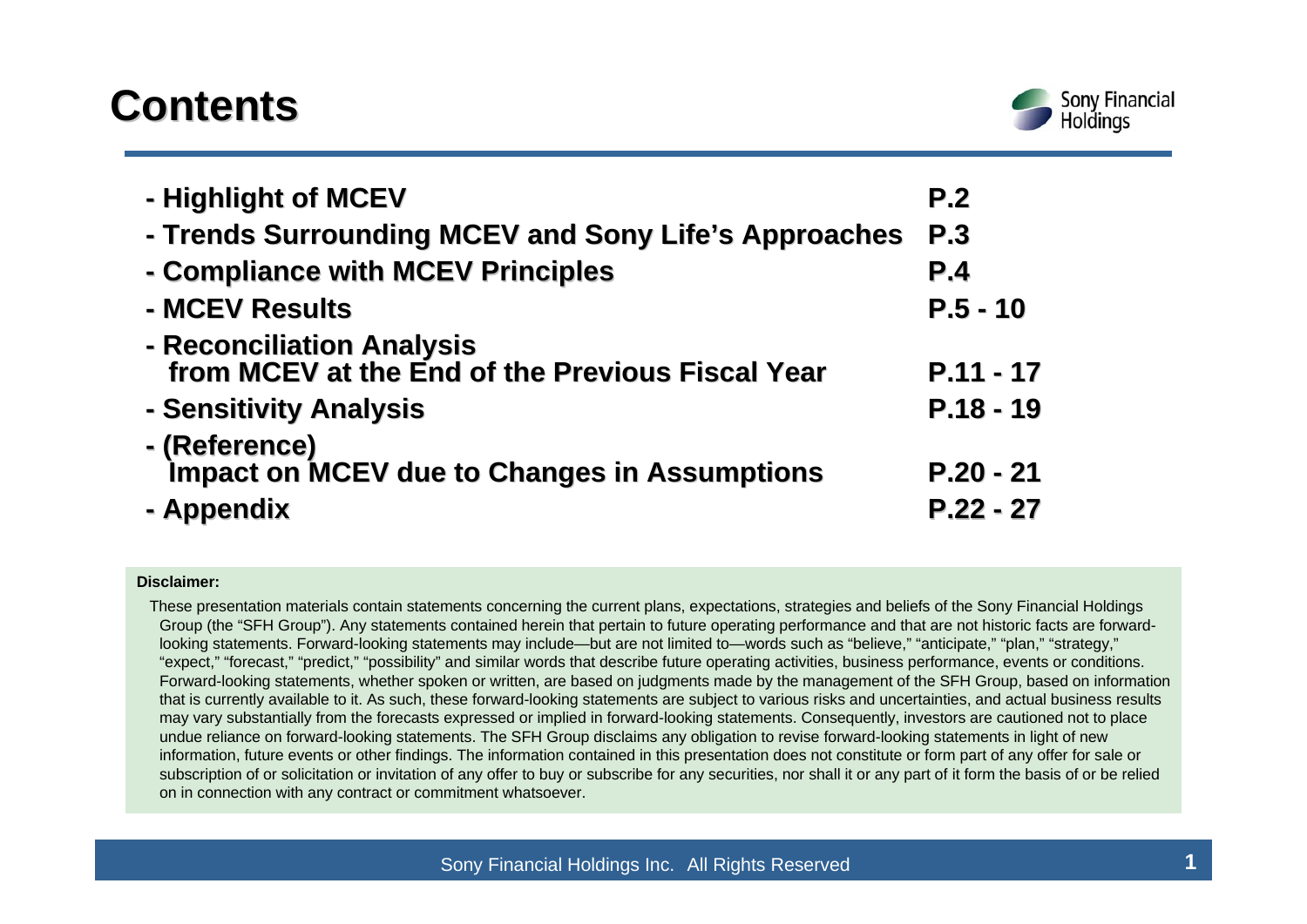# **Highlight of MCEV Highlight of MCEV**



- Sony Life's MCEV as of March 31, 2009 was ¥400.9 billion, down ¥415.6 billion from March 31, 2008.
- Regarding the breakdown of MCEV, adjusted net worth as of March 31, 2009, was ¥195.4 billion, down ¥53.1 billion year on year, primarily due to a decrease in unrealized gains or losses on securities as a result of price decline in stocks and convertible bonds held. Value of existing business as of March 31, 2009, was ¥205.4 billion, down ¥362.5 billion year on year. Major causes of the decrease include decreases in interest swap rates and the flattening of the term structure, and increases in the implied volatilities of equity options and interest swaptions accounting for ¥276.6 billion, an increase in cost of non-hedgeable risks and an increase in frictional costs due to such changes in the market environment, accounting for ¥40.1 billion and ¥33.4 billion, respectively.
- Value of new business as of March 31, 2009, was ¥15.4 billion, down ¥32.9 billion year on year, primarily due to decreases in interest swap rates and the flattening of term structure, and increases in the implied volatilities of equity options and interest swaptions, for the same reason as value of existing business decreased.
- Sony Life has been working to reduce the duration mismatch risk between assets and liabilities since the year ended March 31, 2008. Going forward, we will continue in these efforts. We also aim to increase our value of new business to achieve continuous growth in corporate value.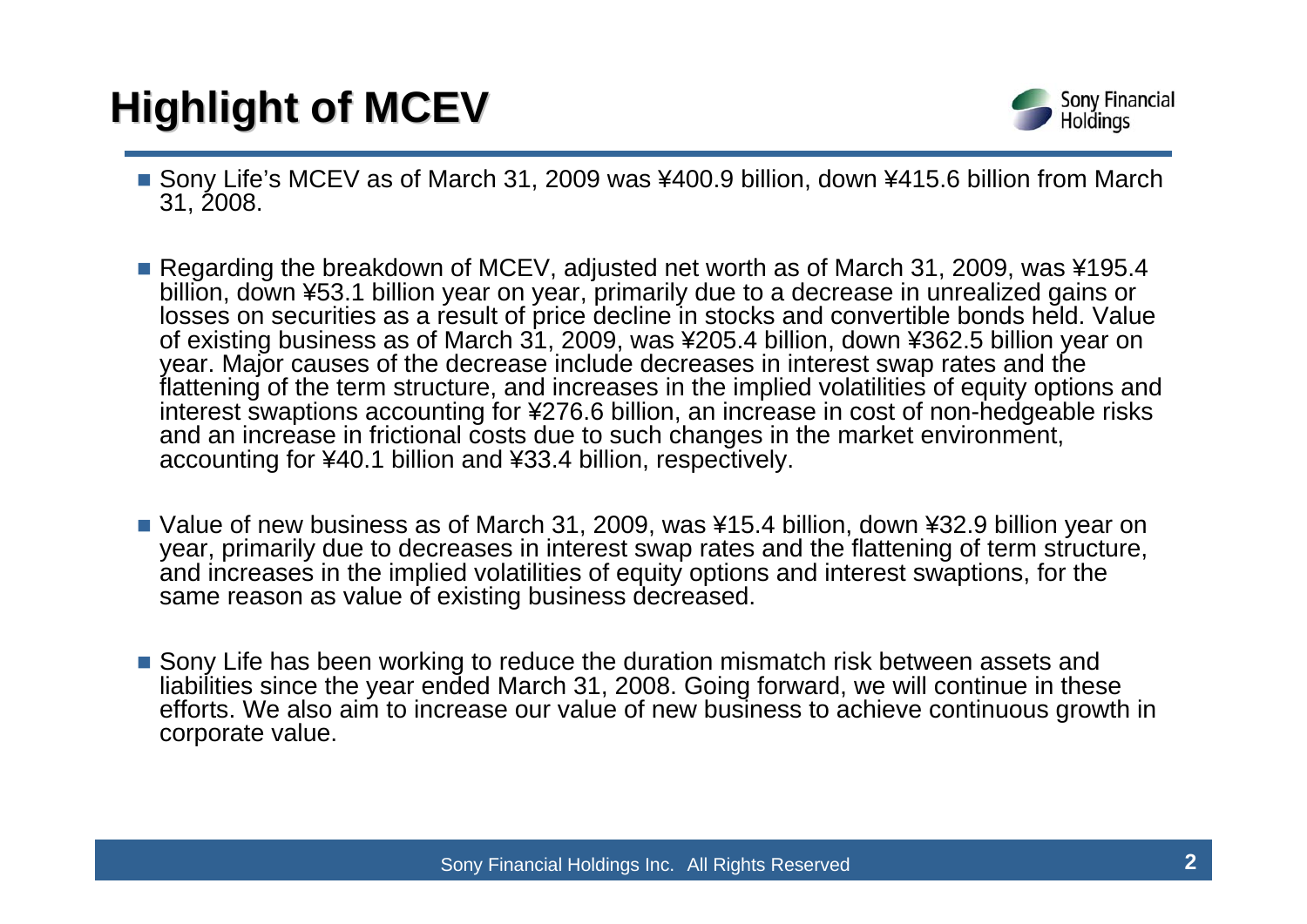## **Trends surrounding MCEV and Sony Life and Sony Life's approaches s approaches**



### **Approaches in the past**

- **Nov. 2005: Commencement of disclosures of Traditional** Embedded Value (TEV), starting from TEV as of March 31, 2005
- **Nov. 2008: Shift of EV disclosures from TEV to Market** Consistent Embedded Value (MCEV), starting from MCEV as of March 31, 2008
	- Started MCEV disclosure as its EV information at fiscal year end

### **Approaches in the future**

- **Nith an aim to achieve continuous growth of corporate** value, taking measures to tasks obtained from MCEV valuations.
- Major tasks currently recognized by Sony Life is to reduce interest rate risks
- Specific actions to be taken in the future are
	- **Further reduction of the duration mismatch risk** between assets and liabilities
	- **Review product details by taking liability** characteristics into consideration

### **Sony Life's approaches TRICH REVIVE SURFEY**

- **Life insurers in Europe that are members** of the CFO Forum
	- **Mandatory EV disclosures in compliance** with MCEV Principles has been scheduled.
	- Disclosures in compliance with MCEV Principles is expected to spread, particularly in Europe.
- ■CFO Forum (December 2008)
	- Decided to conduct a review of the impact of turbulent market conditions on the MCEV Principles, as their application could, in such market conditions, lead to misleading results.
	- **Expressed possibilities of partial changes of** the published MCEV Principles or of the guidance issues based on the review results.
	- Declared its continuous commitment to MCEV **Principles**
- ■CFO Forum announced an update on progress (May 2009)
	- **Announced press release on their first-phase** collaborative work on the application of its MCEV Principles in turbulent market condition s For more details, please see the HP of the CFO Forum (http://www.cfoforum.nl/)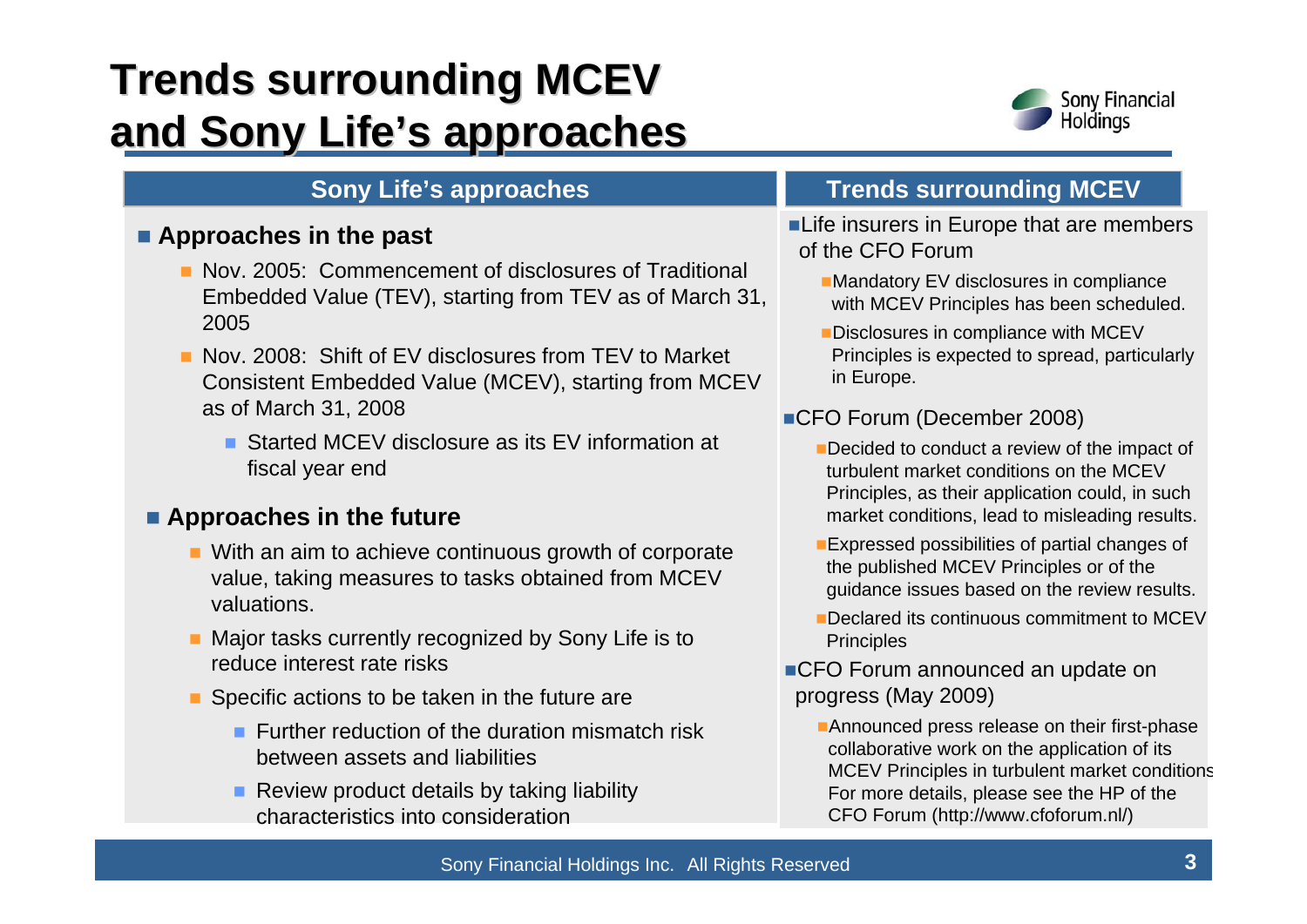### **Compliance with MCEV Principles Compliance with MCEV Principles**



- We have calculated our MCEV in accordance with the calculation methodologies and assumptions in the MCEV Principles. Points of notice regarding MCEV Principles compliance are as follows.
- ¾ The calculated value of MCEV is the value for Sony Life only, and not the consolidated value of our parent company, Sony Financial Holdings Inc.
- ¾ With respect to Sony Life's subsidiary, Sony Life Insurance (Philippines) Corporation and its equity method affiliate, AEGON Sony Life Planning Co., Ltd., we have not evaluated their life insurance business but reflected their book values in the calculation of adjusted net worth. Values of subsidiary and affiliated company were not changed in sensitivity tests.
- ¾ Any calculated values of MCEV are not presented separately by segment of subsidiary and affiliated company.
- ¾ We have calculated adjusted net worth based on Japanese GAAP, not on International Financial Reporting Standards (IFRS).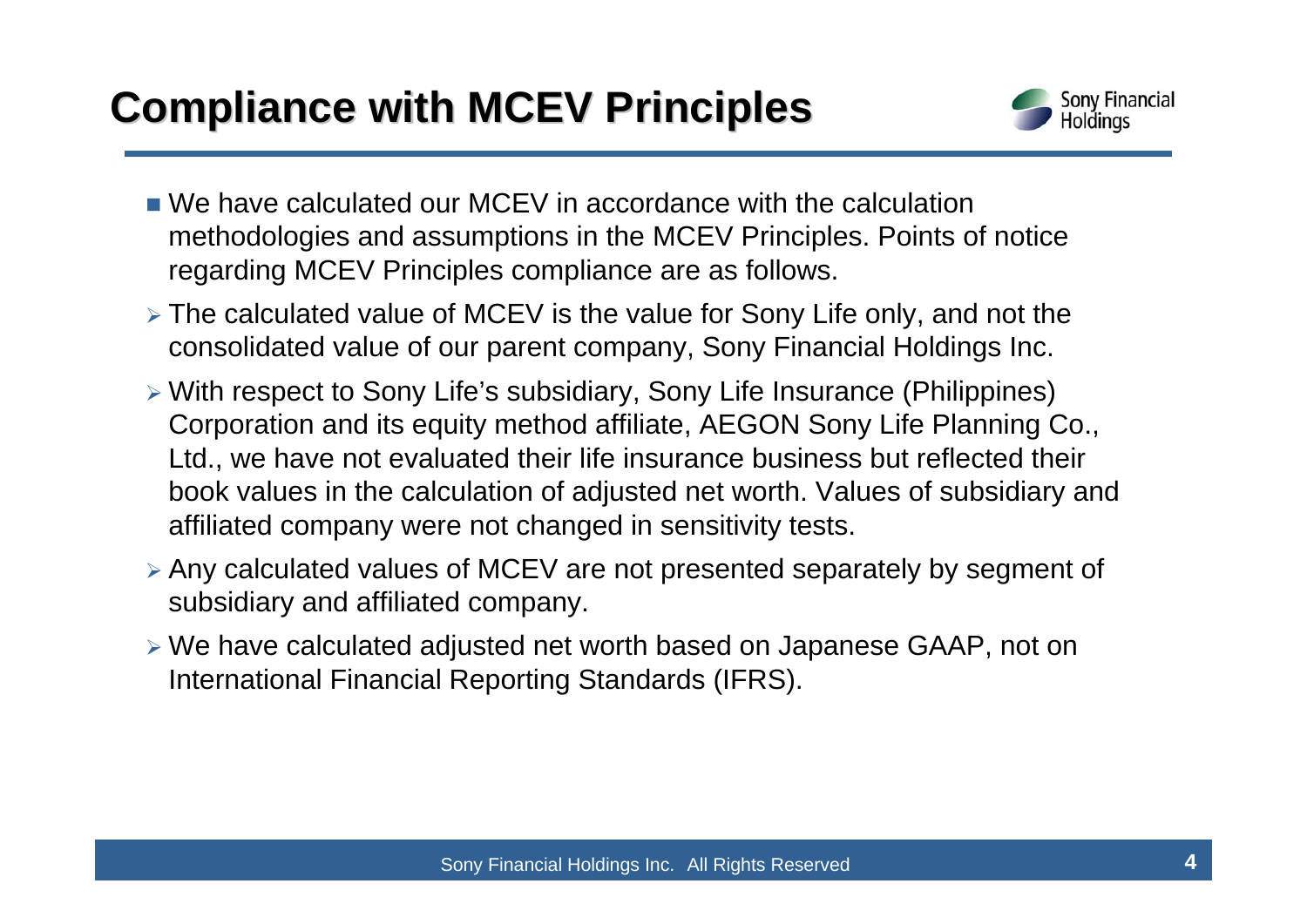

|                    | (Billion yen)                 | As of<br><b>March 31, 2009</b> | As of<br>March 31, 2008 | <b>Change</b> |
|--------------------|-------------------------------|--------------------------------|-------------------------|---------------|
| <b>MCEV</b>        |                               | 400.9                          | 816.5                   | (415.6)       |
|                    | Adjusted net worth            | 195.4                          | 248.5                   | (53.1)        |
|                    | Value of existing<br>business | 205.4                          | 568.0                   | (362.5)       |
| New business value |                               | 15.4                           | 48.2                    | 32.9          |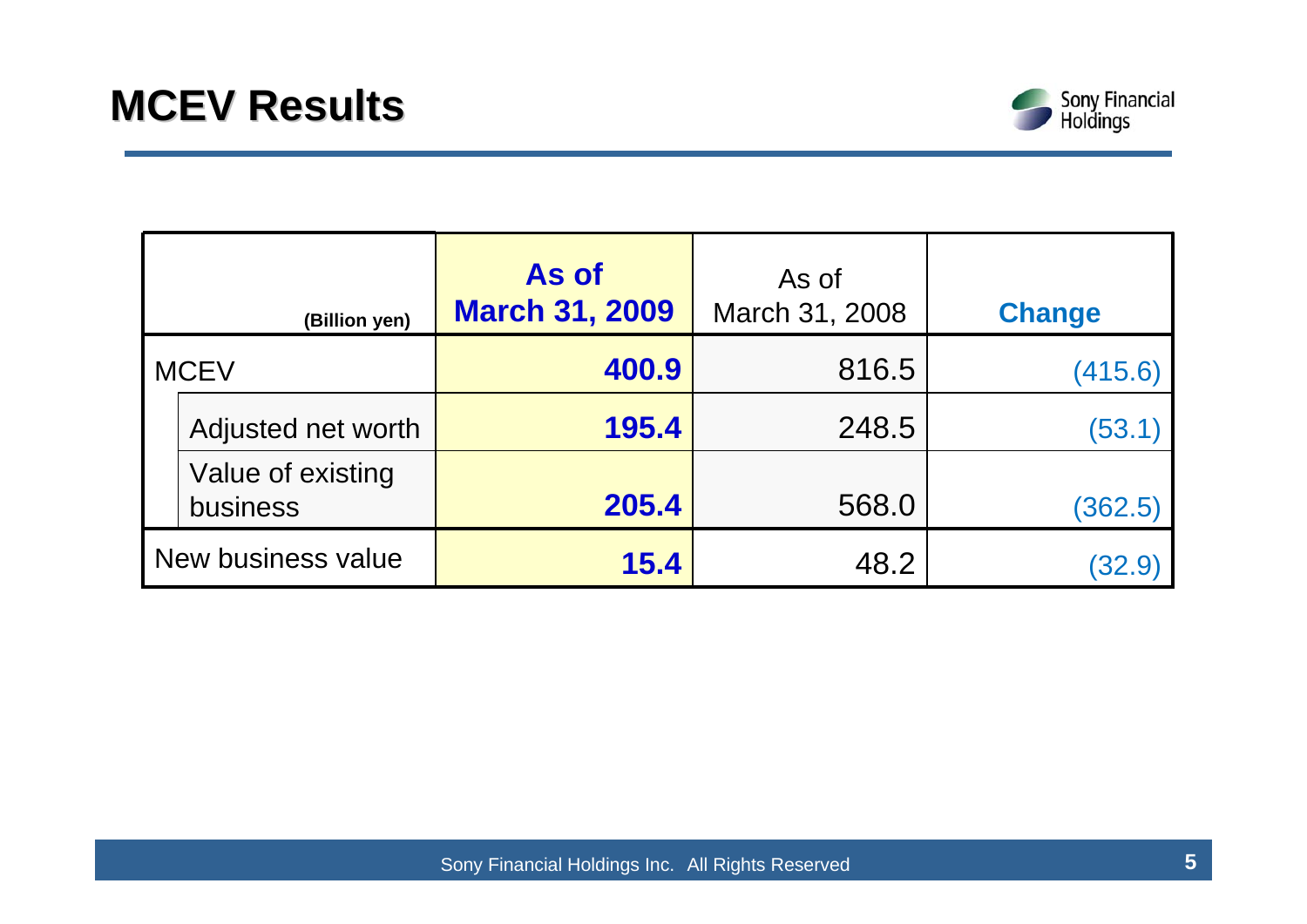### **MCEV Results (Adjusted net worth) MCEV Results (Adjusted net worth)**



| (Billion yen)                                                | As of<br><b>March 31, 2009</b> | As of<br>March 31, 2008 | <b>Change</b> |
|--------------------------------------------------------------|--------------------------------|-------------------------|---------------|
| Adjusted net worth                                           | 195.4                          | 248.5                   | (53.1)        |
| Total net assets                                             | 140.7                          | 182.7                   | (41.9)        |
| Reserve for price fluctuations                               | 3.7                            | 24.1                    | (20.4)        |
| Contingency reserves                                         | 45.5                           | 61.8                    | (16.3)        |
| Reserve for possible loan losses                             | 0.0                            | 0.0                     | 0.0           |
| Unrealized gains or losses on held-to-maturity<br>securities | 26.7                           |                         | 26.7          |
| Unrealized gains or losses on land and buildings             | 28.9                           | 29.0                    | (0.1)         |
| Unfunded pension liabilities                                 | (6.8)                          | (3.5)                   | (3.2)         |
| Intangible fixed assets                                      | (12.2)                         | (8.1)                   | (4.1)         |
| Tax effect equivalent of above seven items                   | (31.1)                         | (37.4)                  | 6.3           |
|                                                              | As of<br><b>March 31, 2009</b> | As of<br>March 31, 2008 | <b>Change</b> |
| Adjusted net worth                                           | 195.4                          | 248.5                   | (53.1)        |
| Free surplus                                                 | (173.8)                        | 248.5                   | (422.3)       |
| Required capital                                             | 369.2                          | ۰                       | 369.2         |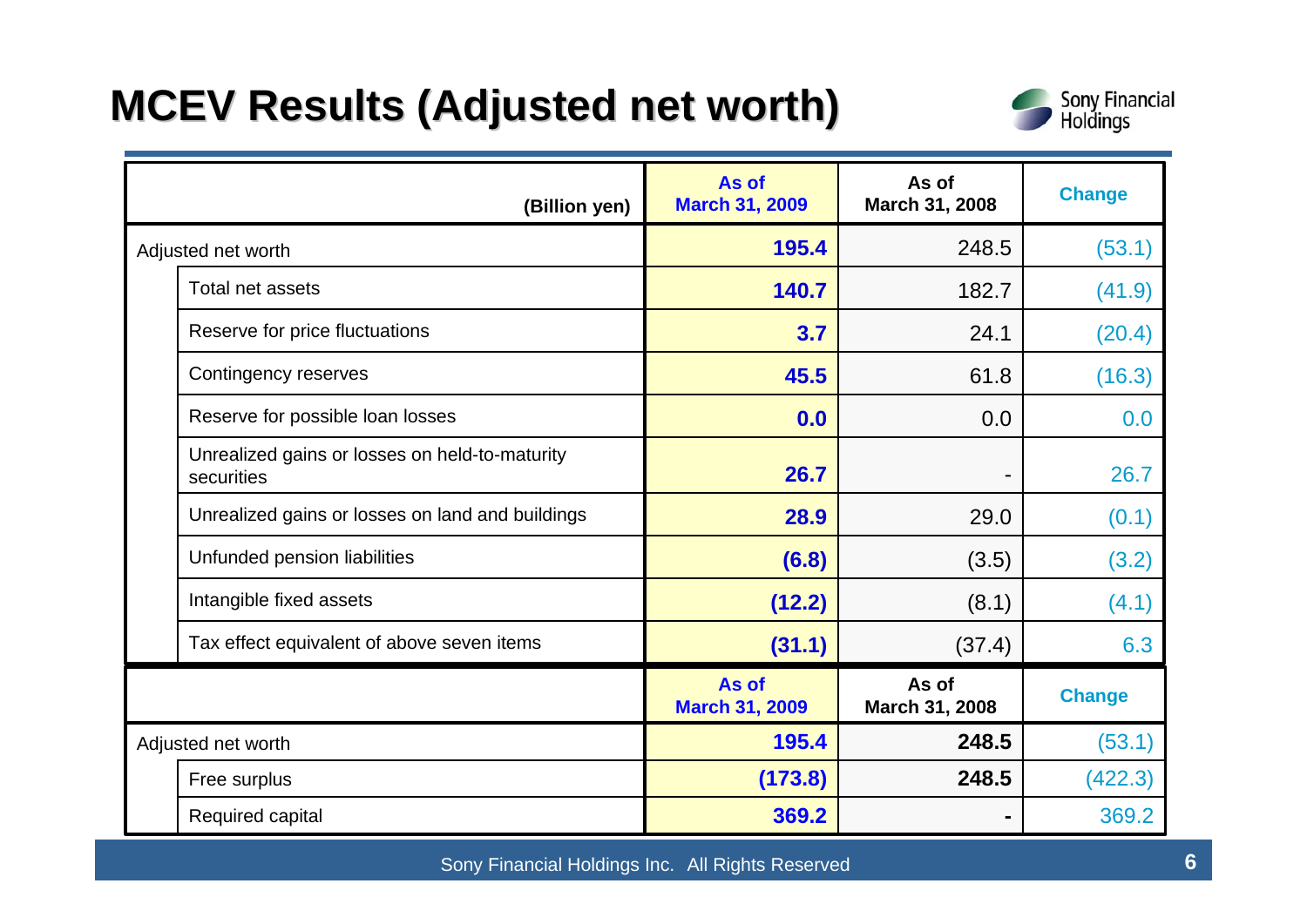### **Required capital and free surplus Required capital and free surplus**





Required capital

#### **Required Capital: Economic value-based liabilities + the larger amount of the following (1) or (2), in excess of statutory policy reserves (excluding contingency reserves)**

(1)The amount of capital required for a solvency margin ratio of 600% (The portion in excess of margin included in statutory liabilities)

(2)The amount of capital to cover risks based on the internal model

=The total amount of technical provision and solvency risk capital stipulated by QIS4 of the EU Solvency II held.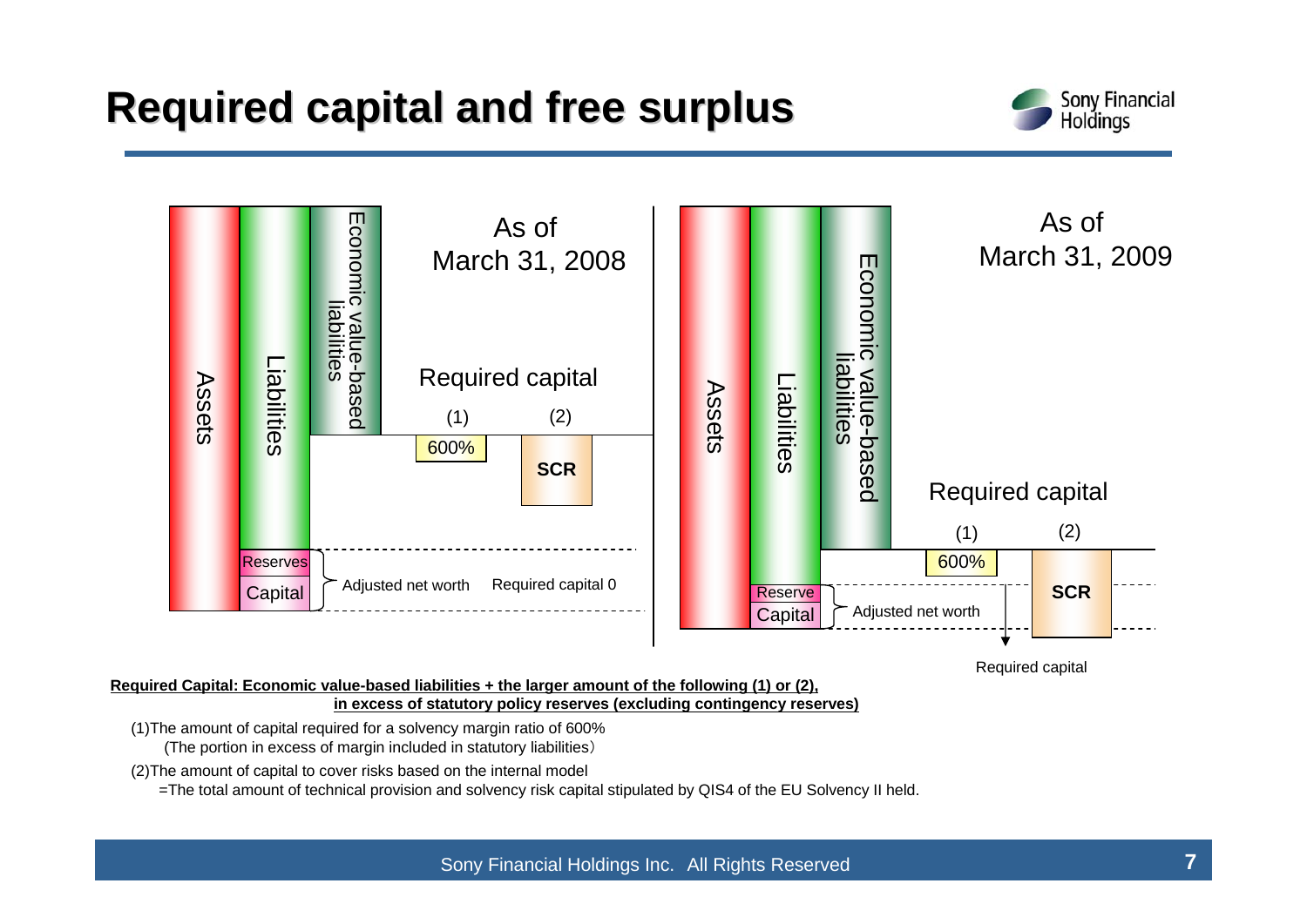### **Standard Methodologies described in QIS4 of EU Solvency II**



### $\blacksquare$  Market Risk

- ◆ For equity risk, using a shock of 32% fall in the value
- ◆ For currency risk, using a downward shock of 20%
- ◆ For interest rate risk, using the interest rate movements pre-defined by each maturity
	- $\bullet$  Interest rate up (from 1.37 times to 1.94 times), Interest rate down (from -0.31 times to -0.51 times)
- ◆ Combined the above results by using a correlation matrix

### ■ <u>Life Underwriting Risk</u>

- ◆ For mortality risk, using a shock of a (permanent) 10% increase in mortality rates for each age.
- ◆ For longevity risk, using a shock of a (permanent) 25% decrease in mortality rates for each age.
- ◆ For lapse risk
	- Increase by 50% in the assumed rates of lapsation in all future years
	- Decrease by 50% in the assumed rates of lapsation in all future years  $\blacktriangleright$  Maximum amount of these

- 30% of the sum of surrender as a mass lapse event
- ◆ For expense risk, using a shock of a 10% increase in future expenses compared to best estimate anticipations, and increasing 1% per annum of the expense inflation rate compared to anticipations
- ◆ For disability risk, using a shock of a 35% increase in disability rates for the next year, together with a (permanent) 25% increase (over best estimate) in disability rates at each age in following years.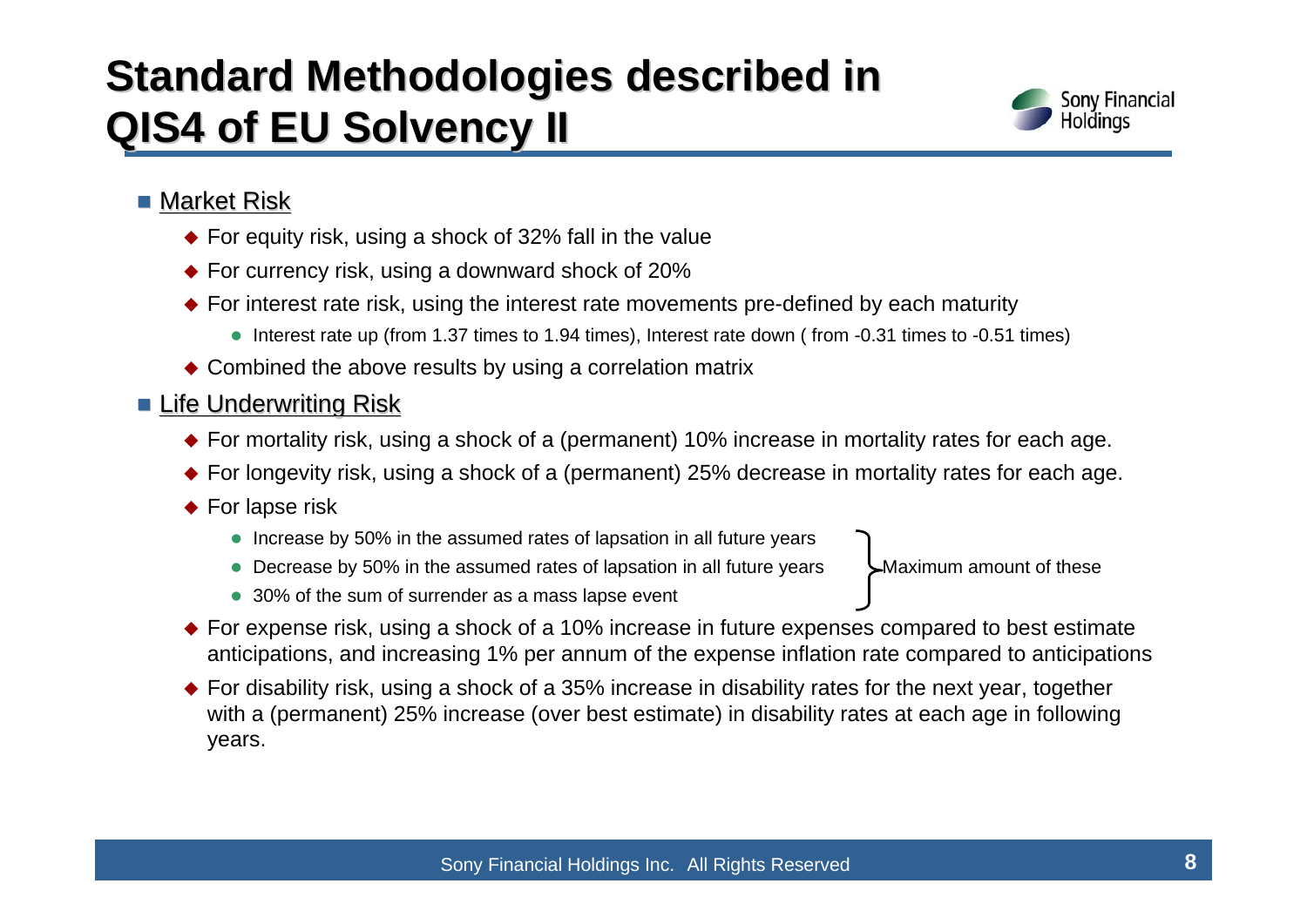## **MCEV Results (Value of existing business) (Value of existing business)**



## Breakdown of value of existing business 673.1**(billion yen)** and guarantees



|                            |                                                    | As of<br>March 31,<br>2009 | As of<br>March 31,<br>2008 | <b>Change</b> |
|----------------------------|----------------------------------------------------|----------------------------|----------------------------|---------------|
| Value of existing business |                                                    | 205.4                      | 568.0                      | (362.5)       |
|                            | A) Present value of<br>certainty-equivalent profit | 673.1                      | 810.4                      | (137.3)       |
|                            | B) Time value of options<br>and guarantees         | (228.7)                    | (94.8)                     | (134.0)       |
|                            | C) Frictional costs                                | (58.5)                     | (16.3)                     | (42.3)        |
|                            | D) Cost of non-hedgeable<br>risks                  | (180.5)                    | (131.5)                    | (49.0         |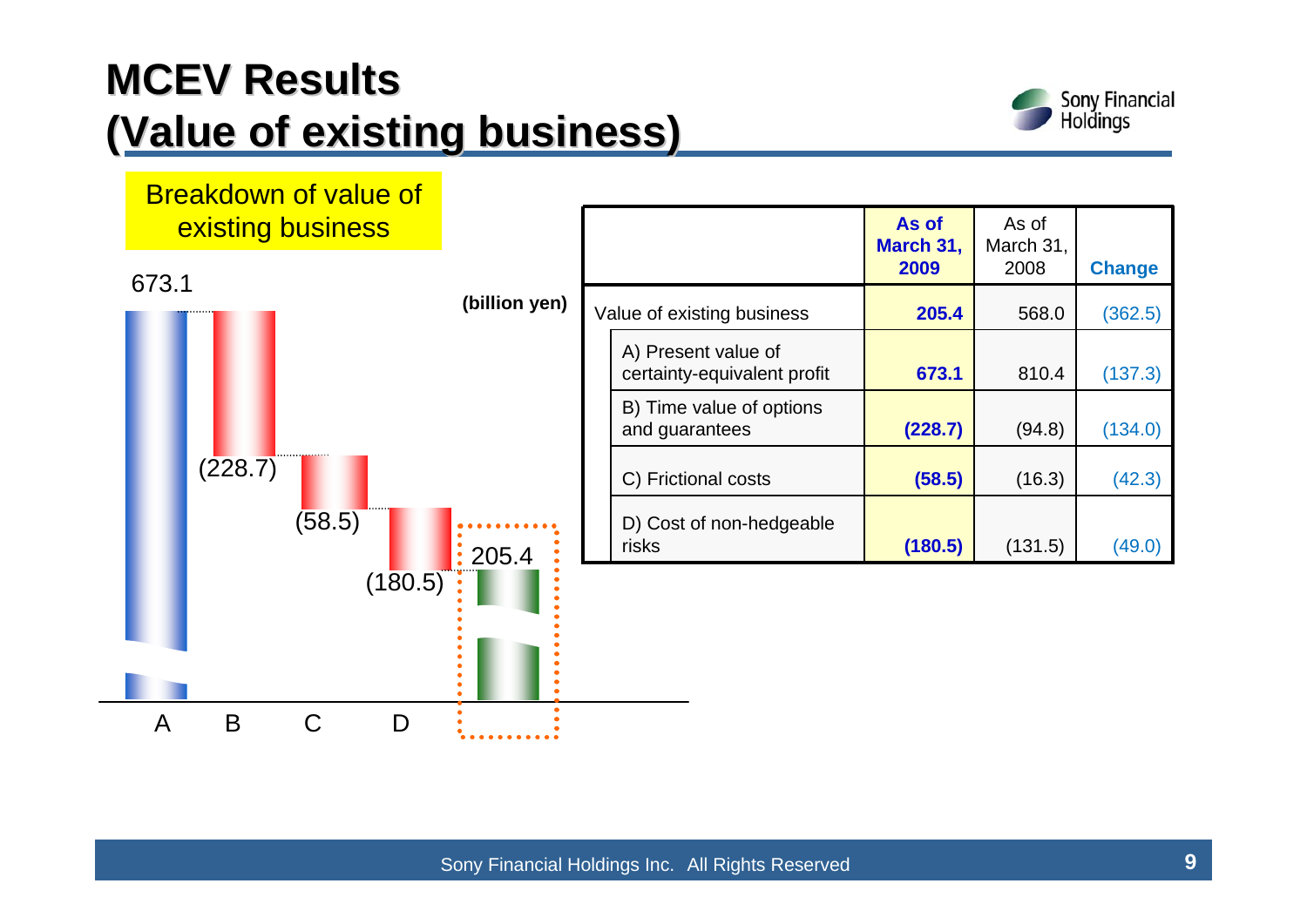### **MCEV Results (New business value) MCEV Results (New business value)**



### Breakdown of new business value



|                                                    | As of<br>March 31,<br>2009 | As of<br>March<br>31, 2008 | <b>Change</b> |
|----------------------------------------------------|----------------------------|----------------------------|---------------|
| New business value                                 | 15.4                       | 48.2                       | (32.9)        |
| E) Present value of<br>certainty-equivalent profit | 62.8                       | 76.3                       | (13.5)        |
| F) Time value of options and<br>guarantees         | (28.1)                     | (13.2)                     | (14.8)        |
| G) Frictional costs                                | (1.7)                      | (0.7)                      | (1.0)         |
| H) Cost of non-hedgeable<br>risks                  | (17.7)                     | (14.2)                     | (3.5          |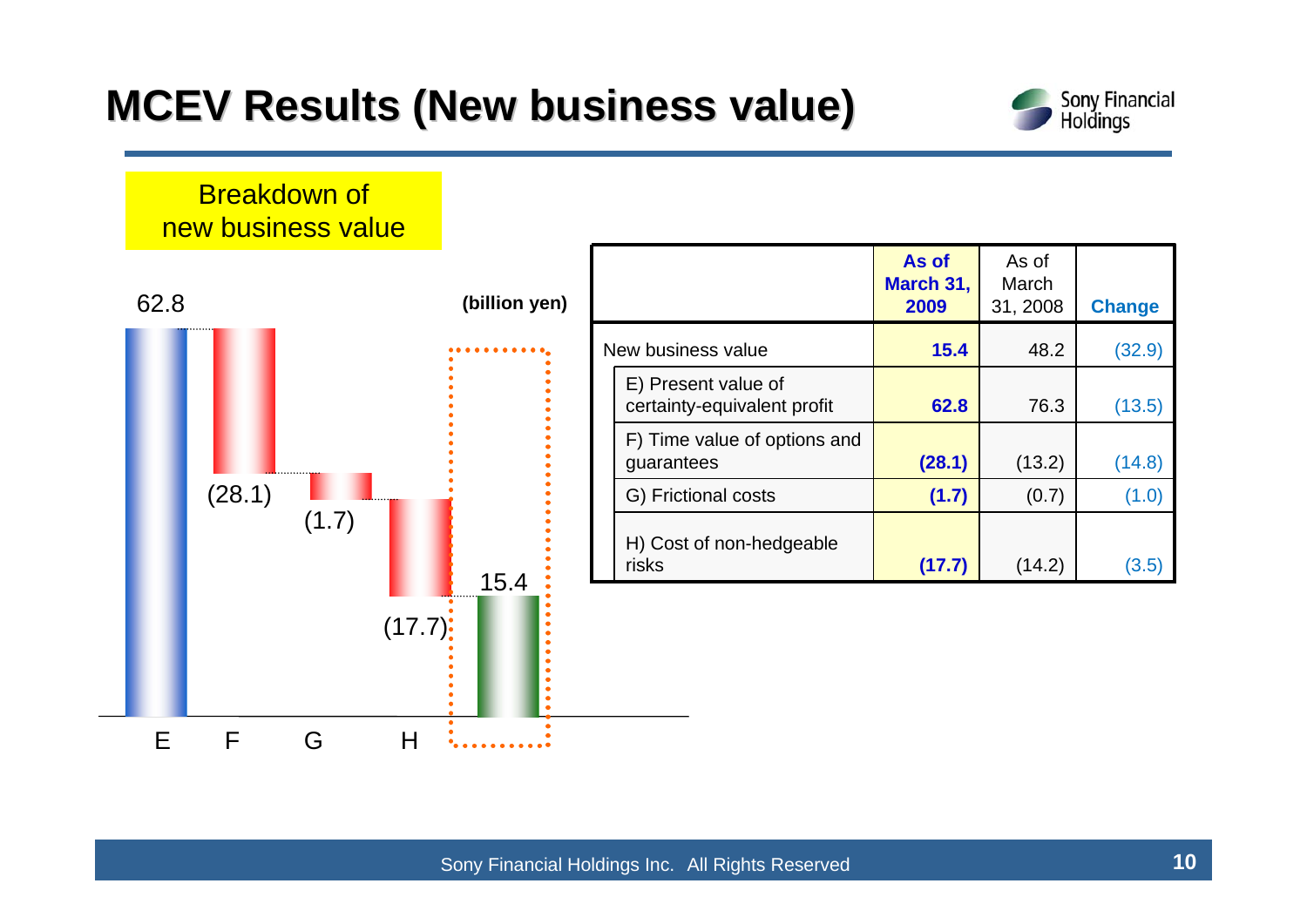## **Reconciliation analysis from MCEV at the end of the previous fiscal year (1)**



| (Billion Yen)                                                                         | Adjusted<br>net worth | Value from<br>existing<br>business | <b>MCEV</b>  |
|---------------------------------------------------------------------------------------|-----------------------|------------------------------------|--------------|
| MCEV as of March 31, 2008<br>(1) Adjustments to MCEV as of March 31, 2008             | 248.5<br>3.0          | 568.0                              | 816.5<br>3.0 |
| Adjusted MCEV as of March 31, 2008                                                    | 251.5                 | 568.0                              | 819.5        |
| (2) New business value                                                                |                       | 15.4                               | 15.4         |
| (3) Expected existing business contribution (risk free rate)                          | 2.3                   | 16.6                               | 19.0         |
| (4) Expected existing business contribution (in excess of risk free rate)             | 1.9                   | 15.6                               | 17.5         |
| (5) Transfers from value of existing business and required capital to free<br>surplus | 24.5                  | (24.5)                             |              |
| (6) Experience variances                                                              | (7.5)                 | (2.4)                              | (9.9)        |
| (7) Assumption changes                                                                |                       | (27.3)                             | (27.3)       |
| (8) Other operating variance                                                          |                       | (5.8)                              | (5.8)        |
| (9) Operating MCEV earnings                                                           | 21.1                  | (12.4)                             | 8.7          |
| (10) Economic variances                                                               | (77.2)                | (350.2)                            | (427.4)      |
| (11) Other non operating variance                                                     |                       |                                    |              |
| <b>Total MCEV earnings</b>                                                            | (56.1)                | (362.5)                            | (418.6)      |
| MCEV as of March 31, 2009                                                             | 195.4                 | 205.4                              | 400.9        |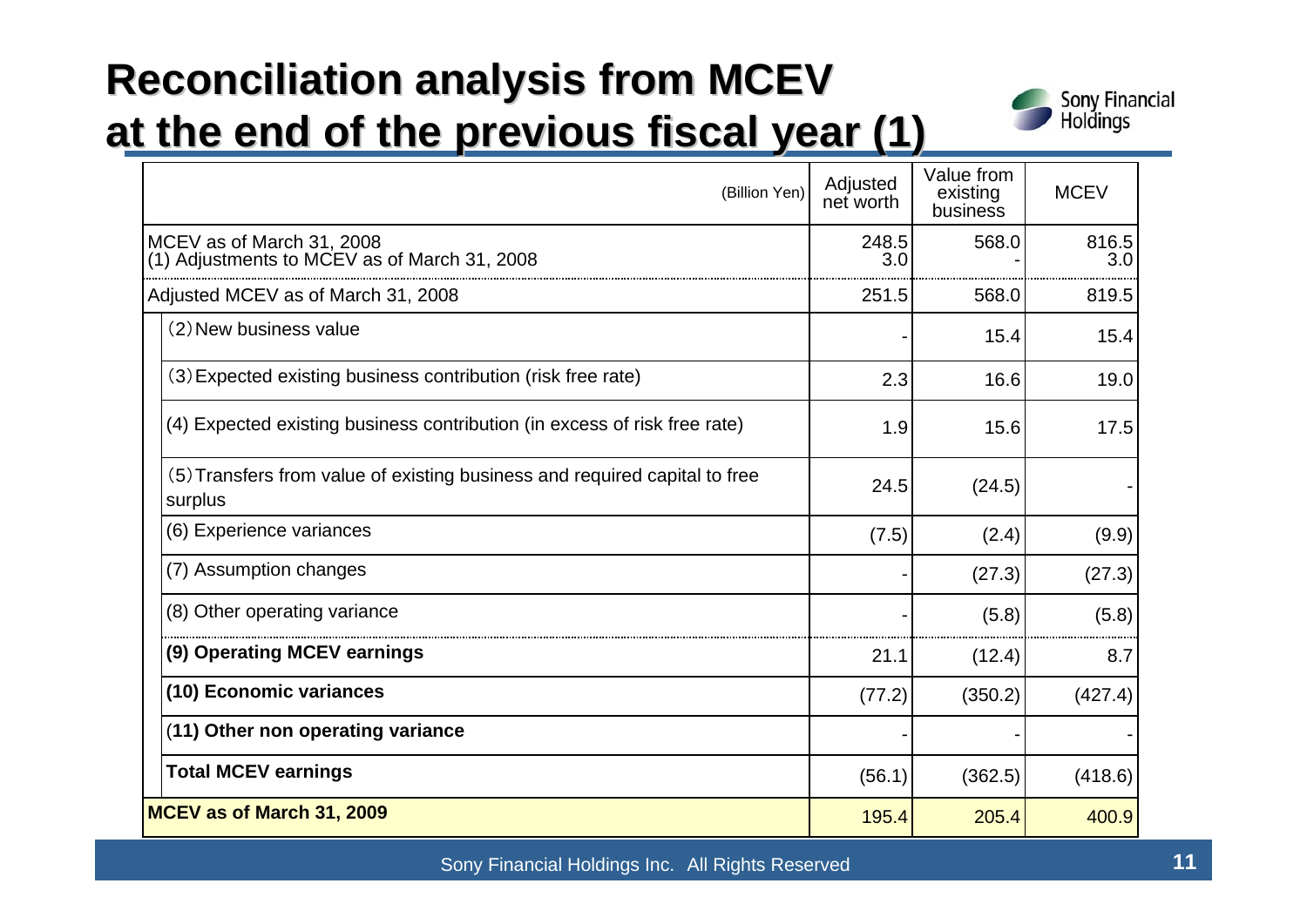## **Reconciliation analysis from MCEV at the end of the previous fiscal year (2)**





Sony Financial Holdings Inc. All Rights Reserved **12**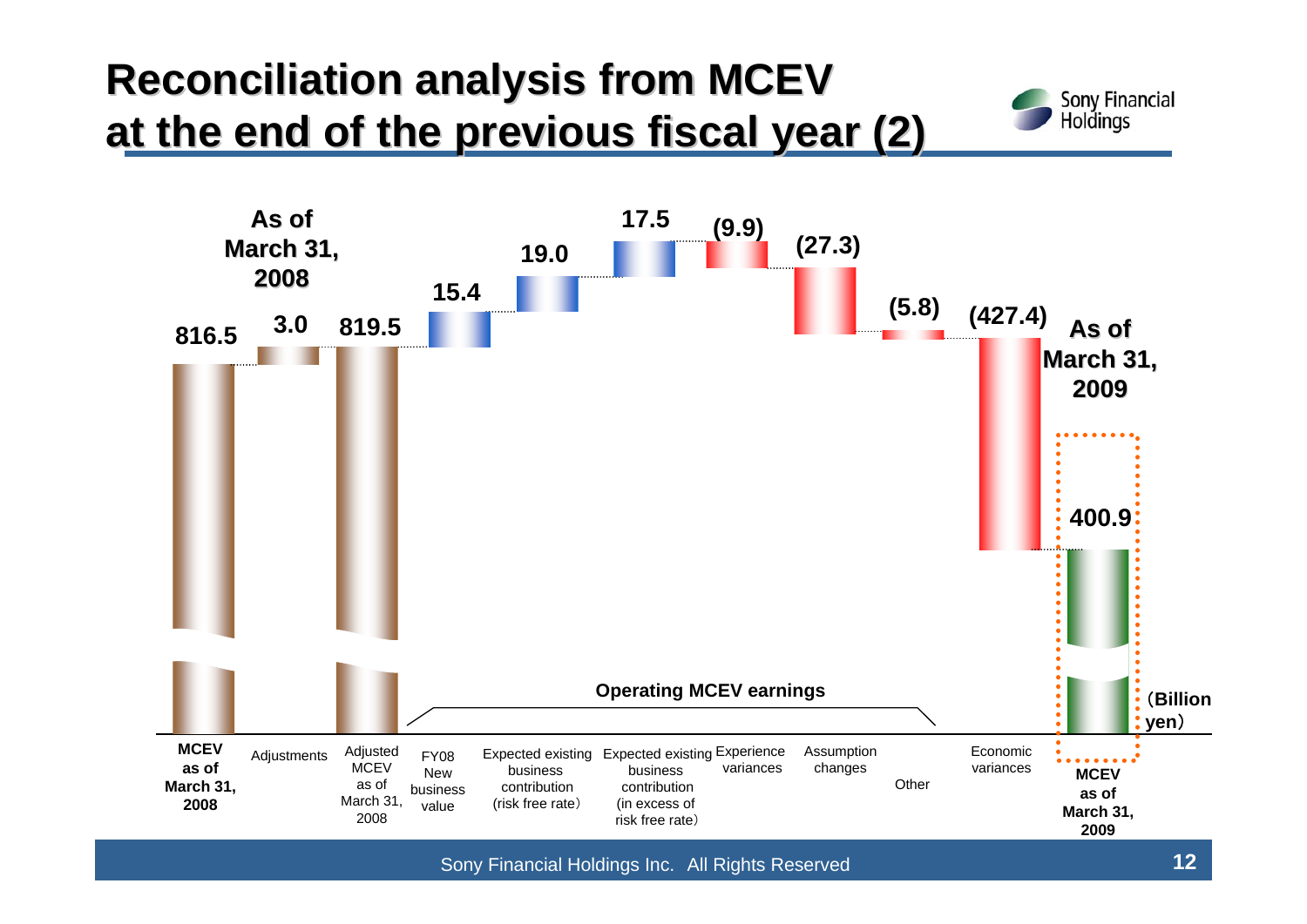## **Reconciliation analysis from MCEV at the end of the previous fiscal year (3)**



| (Billion Yen)                                                             | Adjusted net<br>worth | Value from<br>existing<br>business | <b>MCEV</b>  |
|---------------------------------------------------------------------------|-----------------------|------------------------------------|--------------|
| MCEV as of March 31, 2008<br>(1) Adjustments to MCEV as of March 31, 2008 | 248.5                 | 568.0                              | 816.5<br>3.0 |
| Adjusted MCEV as of March 31, 2008                                        | 251.5                 | 568.0                              | 819.5        |
| (2) New business value                                                    |                       | 15.4                               | 15.4         |

(1) Adjustment to MCEV as of March 31, 2008

These adjustments reflect changes in dividends paid to shareholders and capital increases. A decrease of ¥7.0 billion due to dividends paid to shareholders was more than offset by a ¥10.0 billion increase in capital.

(2) New business value

This figure reflects increases resulting from the acquisition of new business during the year ended March 31, 2009. Please refer to the press release for information concerning the calculation method.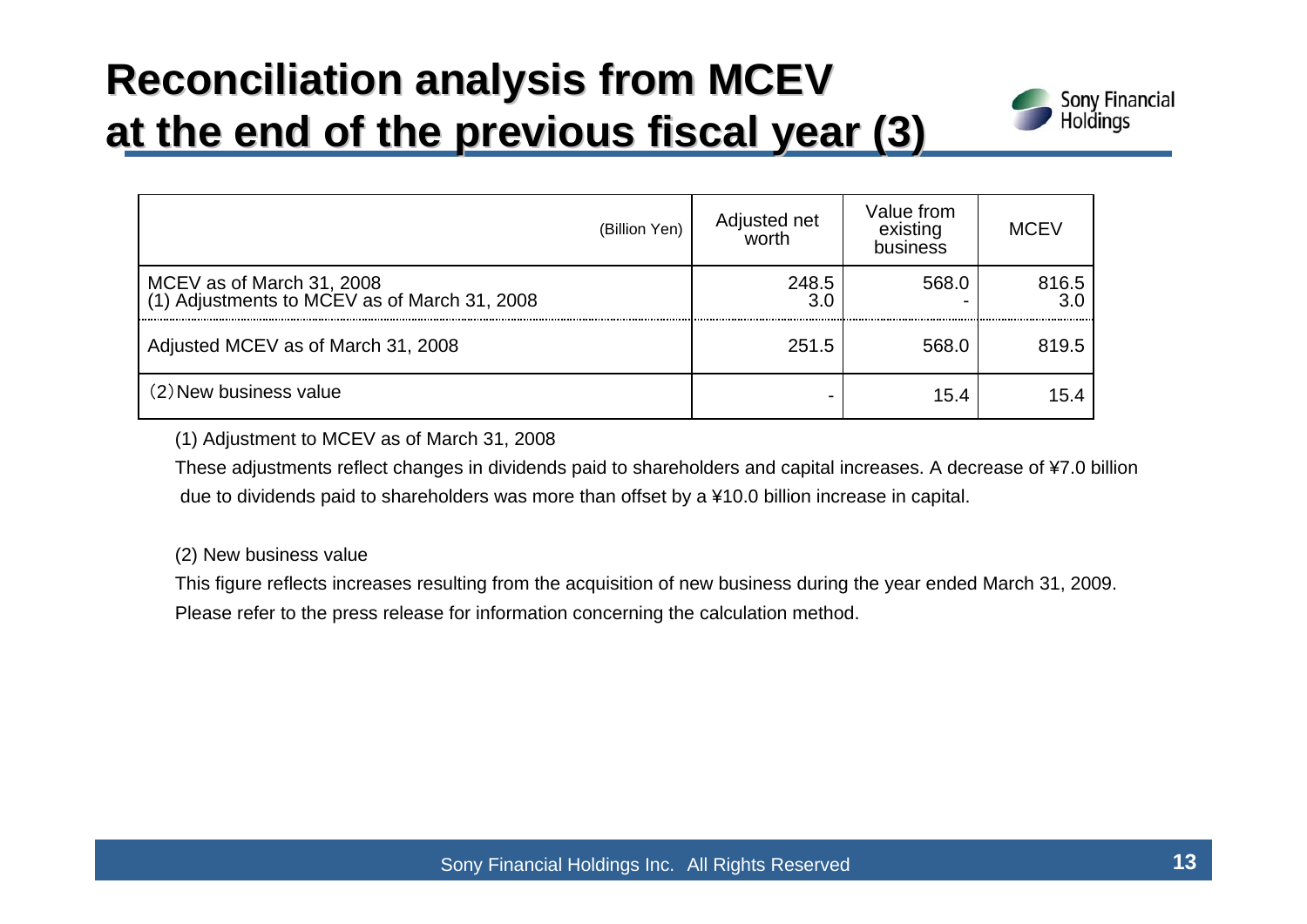## **Reconciliation analysis from MCEV at the end of the previous fiscal year (4)**



| (Billion Yen)                                                                      | Adjusted<br>net worth | Value from<br>existing<br>business | <b>MCEV</b> |
|------------------------------------------------------------------------------------|-----------------------|------------------------------------|-------------|
| (3) Expected existing business contribution (risk free rate)                       | 2.4                   | 16.6                               | 19.0        |
| (4) Expected existing business contribution (in excess of risk free rate)          | 1.8                   | 15.6                               | 17.5        |
| (5) Transfers from value of existing business and required capital to free surplus | 24.5                  | (24.5)                             |             |

(3) Expected existing business contribution (risk-free rate)

This figure includes the release of the portion for the year ended March 31, 2009, of the time value of options and guarantees and allowance for non-hedgeable risks, in addition to the release of the expected existing business contributions at a risk-free rate from the opening MCEV (as of March 31, 2008).

(4) Expected existing business contribution (in excess of risk-free rate)

This figure reflects the profit expected in excess of the risk-free rate generated by holding assets such as ordinary corporate bonds, convertible bonds, loans, stocks and real estate. The expected yield used to calculate the expected existing business contribution in excess of the risk-free rate for the year ended March 31, 2009, was 1.65%, which was developed by reflecting our view of the market environment and annual investment plans for the year against the asset balance at the end of the previous fiscal year.

(5) Transfers from value of existing business and required capital to free surplus

This figure indicates changes in the free surplus by transferring the profit for the year ended March 31, 2009, from the existing business value to the free surplus and from changes in the required capital. The transfer of profit, the first item, includes the transfer of expected profit that it was assumed would be realized during the year ended March 31, 2009, under the MCEV calculation as of March 31, 2008, and the transfer of profit for the year ended March 31, 2009, calculated under the new business value for the year ended March 31, 2009, which is added in (2) above. The value of MCEV itself does not change as a result of this transfer as the transfer merely constitutes an internal shift among MCEV components.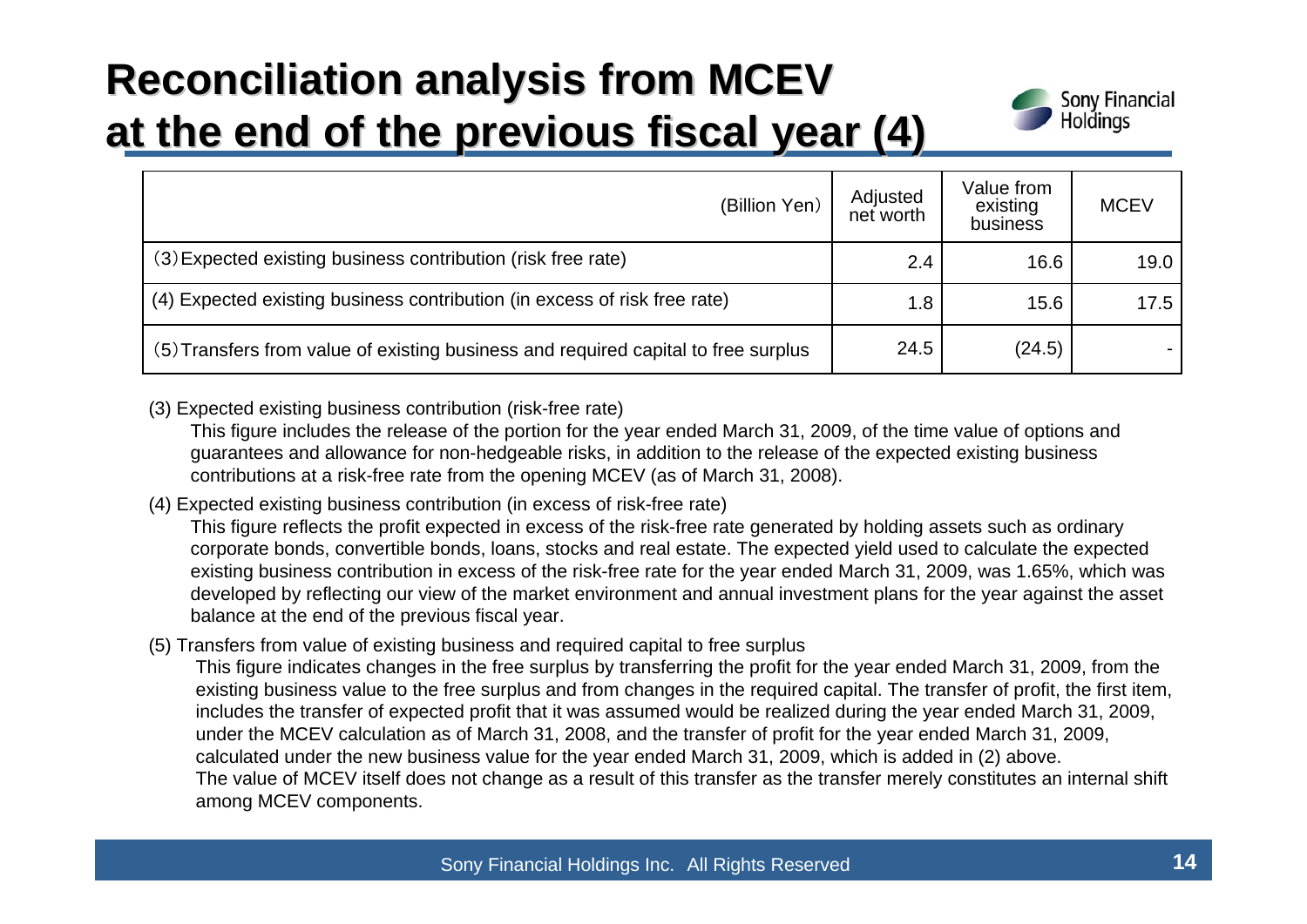### **Image chart of expected existing business contribution business contribution**



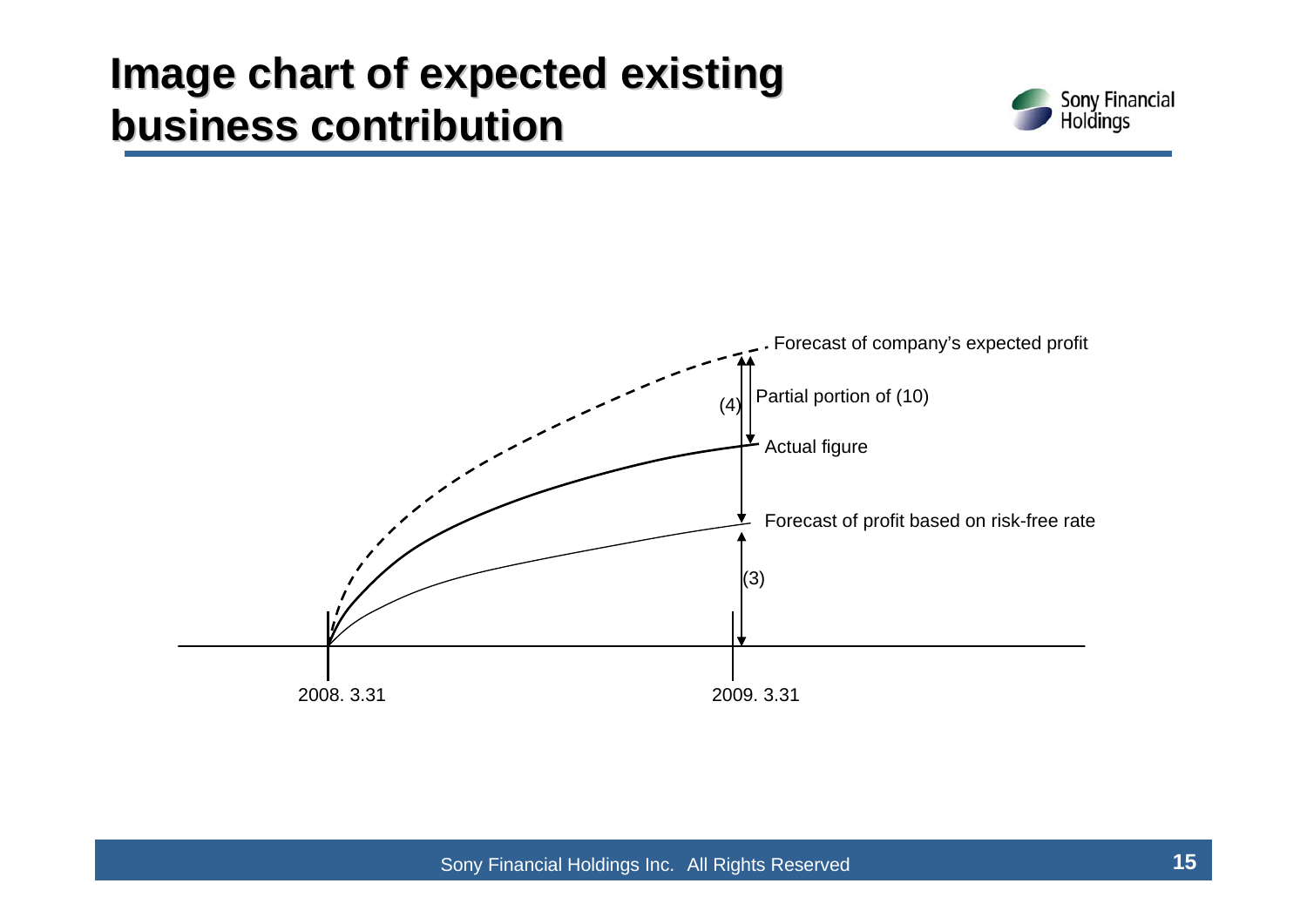## **Reconciliation analysis from MCEV at the end of the previous fiscal year (5)**



| (Billion Yen)                | Adjusted net worth | Value from existing business | <b>MCEV</b> |
|------------------------------|--------------------|------------------------------|-------------|
| (6) Experience variances     | (7.5)              | (2.4)                        | (9.9)       |
| (7) Assumption changes       |                    | (27.3)                       | (27.3)      |
| (8) Other operating variance |                    | (5.8)                        | (5.8)       |

#### (6) Experience variances

These variances show the impact on MCEV of the actual versus assumed differences in non-economic expected profit as of March 31, 2008, that it was assumed would be realized during the year ended March 31, 2009, under the MCEV calculation, and the impact of differences between actual policies in force as of March 31, 2009, and those that were projected to be in force on March 31, 2008, using persistency assumptions. The primary causes of changes in unfunded pension liabilities and intangible fixed assets are reflected in adjusted net worth. These variances reflect the impact of one-time expenses incurred during the year ended March 31, 2009. Please refer to the press release for information on one-time expenses.

#### (7) Assumption changes

This figure indicates the impact of changes in the assumptions, mainly on mortality and morbidity rates, lapse and surrender rates and operating expense rates, in the calculation of MCEV as of March 31, 2009. The figure also reflects the two changes described below, which resulted in a ¥27.3 billion decrease in MCEV. During the year ended March 31, 2009, although actual mortality figures were improved by reflecting recent experience, the value of existing business decreased due to the withdrawal of the application of dynamic surrender rates to interest-sensitive whole life insurance, as described below, and higher lapse and surrender rates as a result of reflecting recent experience. A decrease in the value of existing business means an increase in the present value of future liability cash flows. This change, in turn, inflates changes in the present value of liability cash flows if the interest rates are changed, resulting in an increase in required capital based on an internal model.

#### - Changes in dynamic surrender rates

We have decided not to apply dynamic surrender rates for interest-sensitive whole life insurance for calculating MCEV as of March 31, 2009. Although we have not identified an explicit correlation between interest rates or account values to minimum guarantees and lapse and surrender rates, we have developed dynamic surrender rates for the calculation of MCEV as of March 31, 2008, by referring to experience with similar products and domestic and overseas trends. However, if we were to apply dynamic surrender rates to this product in the same manner as for the calculation of MCEV as of March 31, 2008, MCEV as of March 31, 2009, would be higher than the case in which dynamic surrender rates were not applied. Therefore, we have decided not to apply dynamic surrender rates for this product. Going forward, we will strive to improve dynamic surrender rates for this product by carefully monitoring experiential data and referring to experience with similar products and trends in Japan and other countries.

- Change in the method of calculating the interest dividend rate for semi-participating products

As we revised the method of calculating interest dividend rates applied during and after April 2009, we have reflected the relevant changes in MCEV calculations.

#### (8) Other operating variance

This figure reflects the impact of model improvements and updates used in calculating MCEV.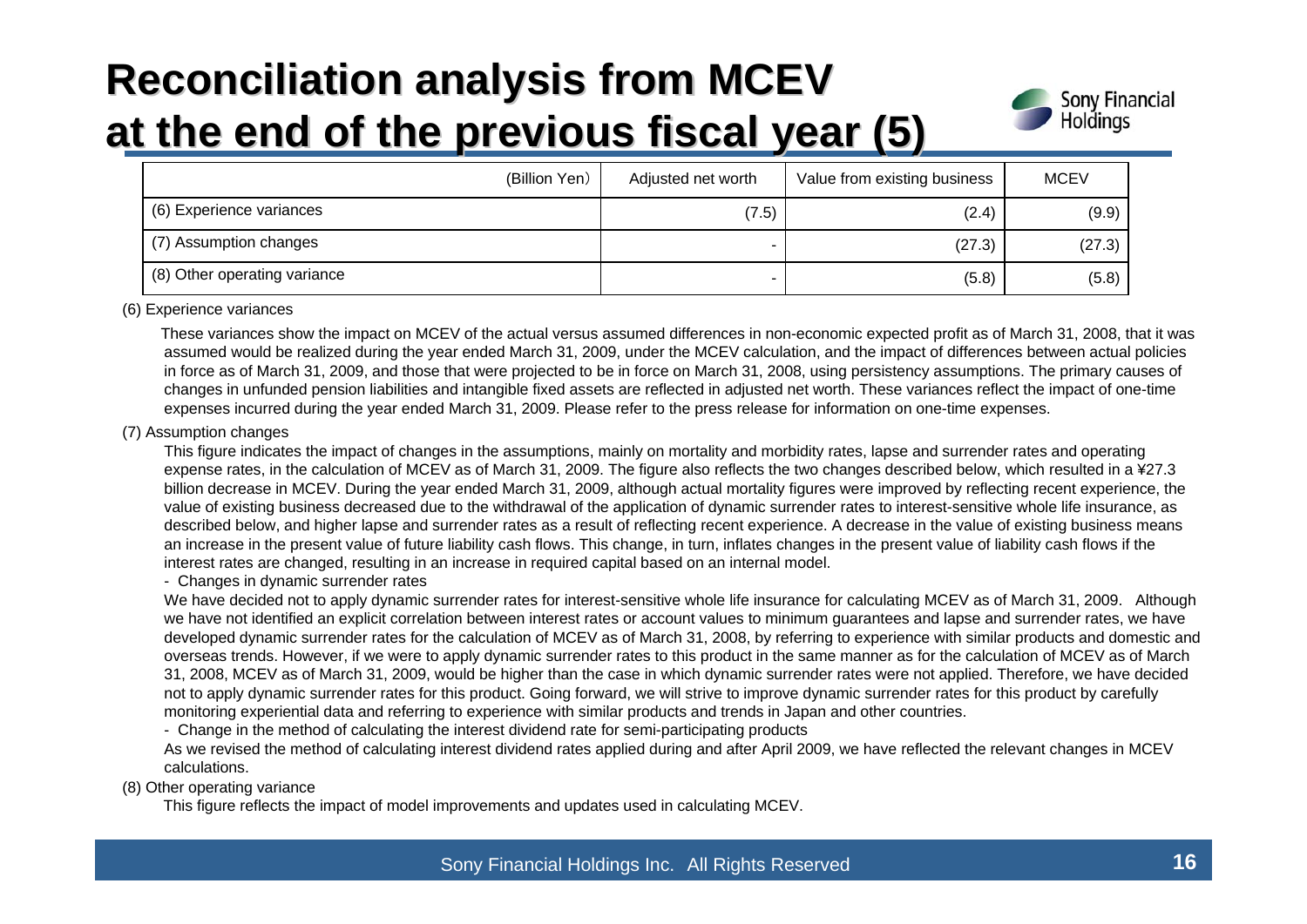### **Reconciliation analysis from MCEV Reconciliation analysis from MCEV at the end of the previous fiscal year (6)**



| (Billion Yen)                     | Adjusted net worth | Value from<br>existing business | <b>MCEV</b> |
|-----------------------------------|--------------------|---------------------------------|-------------|
| (9) Operating MCEV earnings       | 21.1               | (12.4)                          | 8.7         |
| (10) Economic variances           | (77.2)             | (350.2)                         | (427.4)     |
| (11) Other non operating variance |                    |                                 |             |
| <b>Total MCEV earnings</b>        | (56.1)             | (362.5)                         | (418.6)     |
| MCEV as of March 31, 2009         | 195.4              | 205.4                           | 400.9       |

(9) Operating MCEV earnings

This figure shows the aggregate amount of items (2) through (8).

#### (10) Economic variances

These variances show the impact of actual to assumed differences in economic assumptions, such as market interest rates and implied volatilities, that were reflected in the market environment when calculating MCEV as of March 31, 2008, on future values and the impact of the actual to assumed difference in expected asset investment income that were assumed would be realized during the year ended March 31, 2009, under MCEV as of March 31, 2008.

Major reasons for decreases in the value of existing business from the impact of the former item include decreases in interest swap rates and a flattening of the term structure, and increases in the implied volatilities of equity options and interest swaptions accounting for ¥276.6 billion, an increase in the allowance for non-hedgeable risks and an increase in the frictional costs of such changes in the market environment, accounting for ¥40.1 billion and ¥33.4 billion, respectively.

Major causes of decreases in adjusted net worth owing to the impact of the latter are decreases in the prices of stocks and convertible bonds held.

(11) Other non operating variance

There are no differences based on other factors.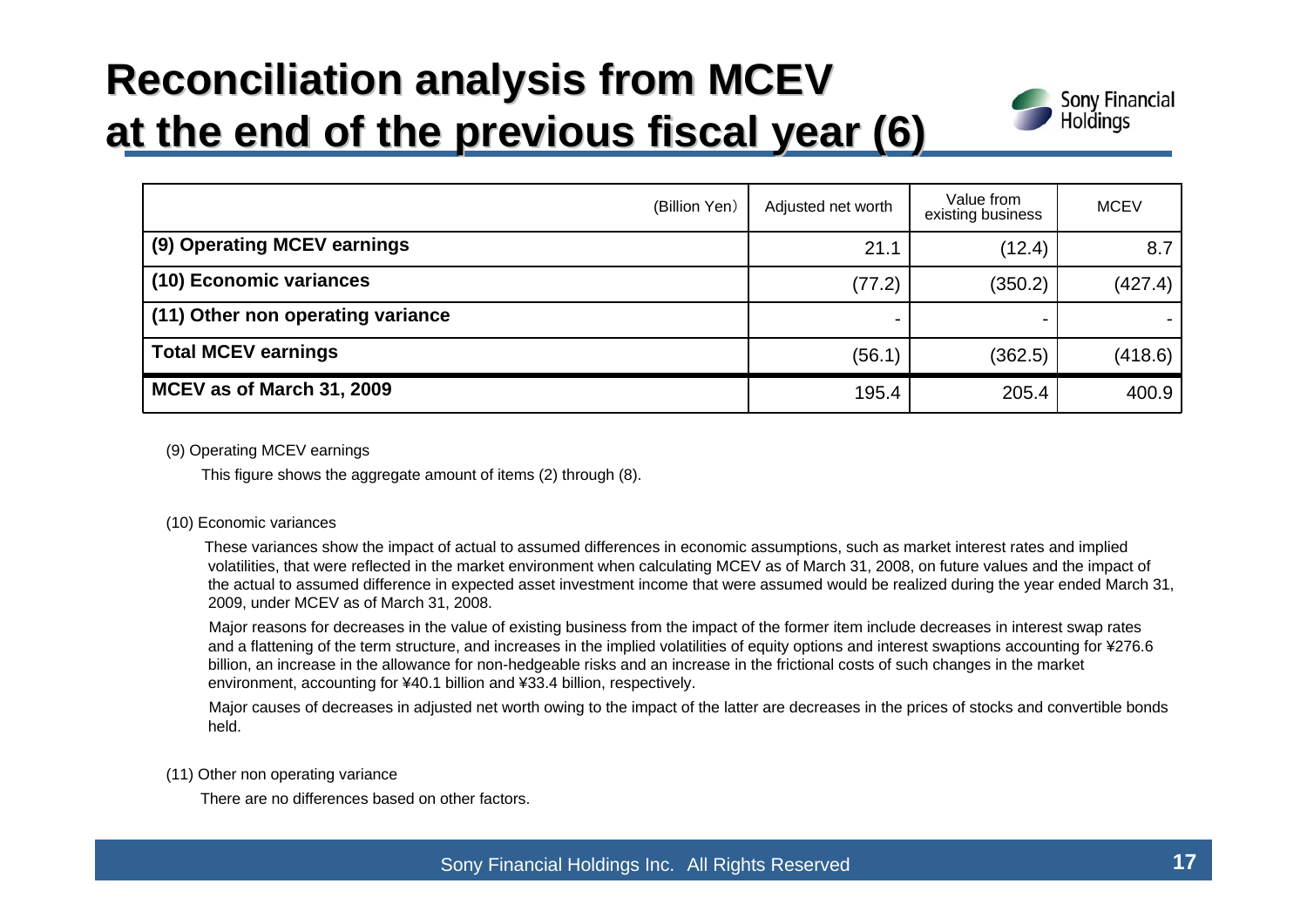### **Sensitivity Analysis Sensitivity Analysis**

#### **Sensitivities**

| <b>Assumption</b>                              | Change in<br><b>Assumption</b>                | <b>MCEV</b> | Amount<br>Change | % Change |
|------------------------------------------------|-----------------------------------------------|-------------|------------------|----------|
| <b>Base</b>                                    | No change                                     | 400.9       |                  |          |
| <b>Interest rates</b>                          | 100bp decrease                                | 107.3       | (293.6)          | (73%)    |
|                                                | 100bp increase                                | 573.2       | 172.3            | 43%      |
| <b>Stock / Real estate</b>                     | 10% decrease                                  | 385.1       | (15.7)           | (4%)     |
| market value                                   | 10% increase                                  | 416.8       | 15.9             | 4%       |
| <b>Stock / Real estate</b>                     | 25% increase                                  | 398.8       | (2.1)            | (1%)     |
| implied volatility                             | 25% decrease                                  | 403.9       | 3.0              | 1%       |
| <b>Interest swaption</b><br>implied volatility | 25% increase                                  | 331.3       | (69.5)           | (17%)    |
| <b>Maintenance</b><br>expenses                 | 10% decrease                                  | 411.3       | 10.5             | 3%       |
| Lapse & surrender<br>rates                     | x <sub>0.9</sub>                              | 393.1       | (7.7)            | (2%)     |
| <b>Mortality rates</b>                         | <b>Death protection</b><br>products: $x$ 0.95 | 435.6       | 34.7             | 9%       |
|                                                | Third-sector and<br>annuity: x 0.95           | 396.5       | (4.4)            | (1%)     |
| <b>Morbidity rates</b>                         | x 0.95                                        | 428.6       | 27.7             | 7%       |
| <b>Required capital</b>                        | Statutory required<br>minimum level           | 459.2       | 58.3             | 15%      |

Changes in adjusted net worth within the amount of change in MCEV are shown in the table below. Of items not specified in this table, only the value of existing business has been changed, while adjusted net worth remains the same.

#### **Changes in adjusted net worth**

| <b>Assumption</b>            | Change in<br><b>Assumption</b> | Amount<br>Change |
|------------------------------|--------------------------------|------------------|
| Interest rates               | 100bp decrease                 | 274.8            |
|                              | 100bp increase                 | (242.5)          |
| Stock / Real                 | 10% decrease                   | (14.0)           |
| estate market<br>value       | 10% increase                   | 14.2             |
| Stock / Real                 | 25% increase                   | 2.8              |
| estate implied<br>volatility | 25% decrease                   | (2.8)            |



(Billion Yen)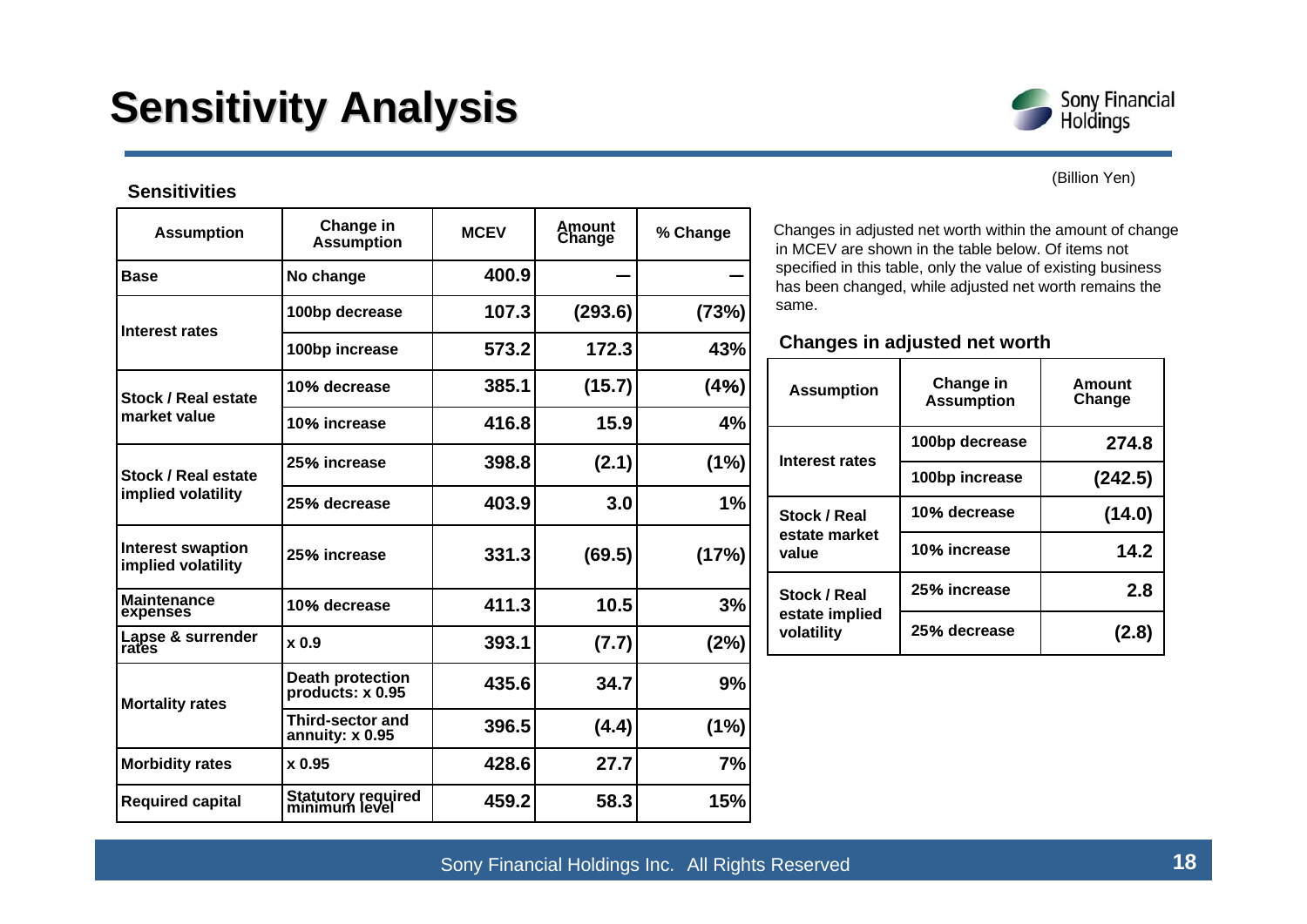### **Sensitivity of new business value**



#### (Billion Yen)

| <b>Assumption</b>                              | <b>Change in Assumption</b>          | <b>New business value</b> | <b>Amount Change</b> | % Change |
|------------------------------------------------|--------------------------------------|---------------------------|----------------------|----------|
| <b>Base</b>                                    | No change                            | 15.4                      | --                   |          |
| Interest rates                                 | 100bp decrease                       | (24.6)                    | (39.9)               | (260%)   |
|                                                | 100bp increase                       | 40.5                      | 25.1                 | 164%     |
| Stock / Real estate market                     | 10% decrease                         | 15.3                      | (0.0)                | (0%)     |
| value                                          | 10% increase                         | 15.4                      | 0.0                  | 0%       |
| Stock / Real estate implied                    | 25% increase                         | 14.6                      | (0.7)                | (5%)     |
| volatility                                     | 25% decrease                         | 16.2                      | 0.8                  | 5%       |
| <b>Interest swaption implied</b><br>volatility | 25% increase                         | 7.1                       | (8.3)                | (54%)    |
| <b>Maintenance expenses</b>                    | 10% decrease                         | 16.5                      | 1.2                  | 8%       |
| Lapse & surrender rates                        | x 0.9                                | 16.0                      | 0.6                  | 4%       |
| <b>Mortality rates</b>                         | Death protection products: x<br>0.95 | 18.0                      | 2.6                  | 17%      |
|                                                | Third-sector and annuity: x 0.95     | 15.0                      | (0.3)                | (2%)     |
| <b>Morbidity rates</b>                         | x 0.95                               | 18.3                      | 2.9                  | 19%      |
| <b>Required capital</b>                        | Statutory required minimum<br>level  | 17.0                      | 1.6                  | 11%      |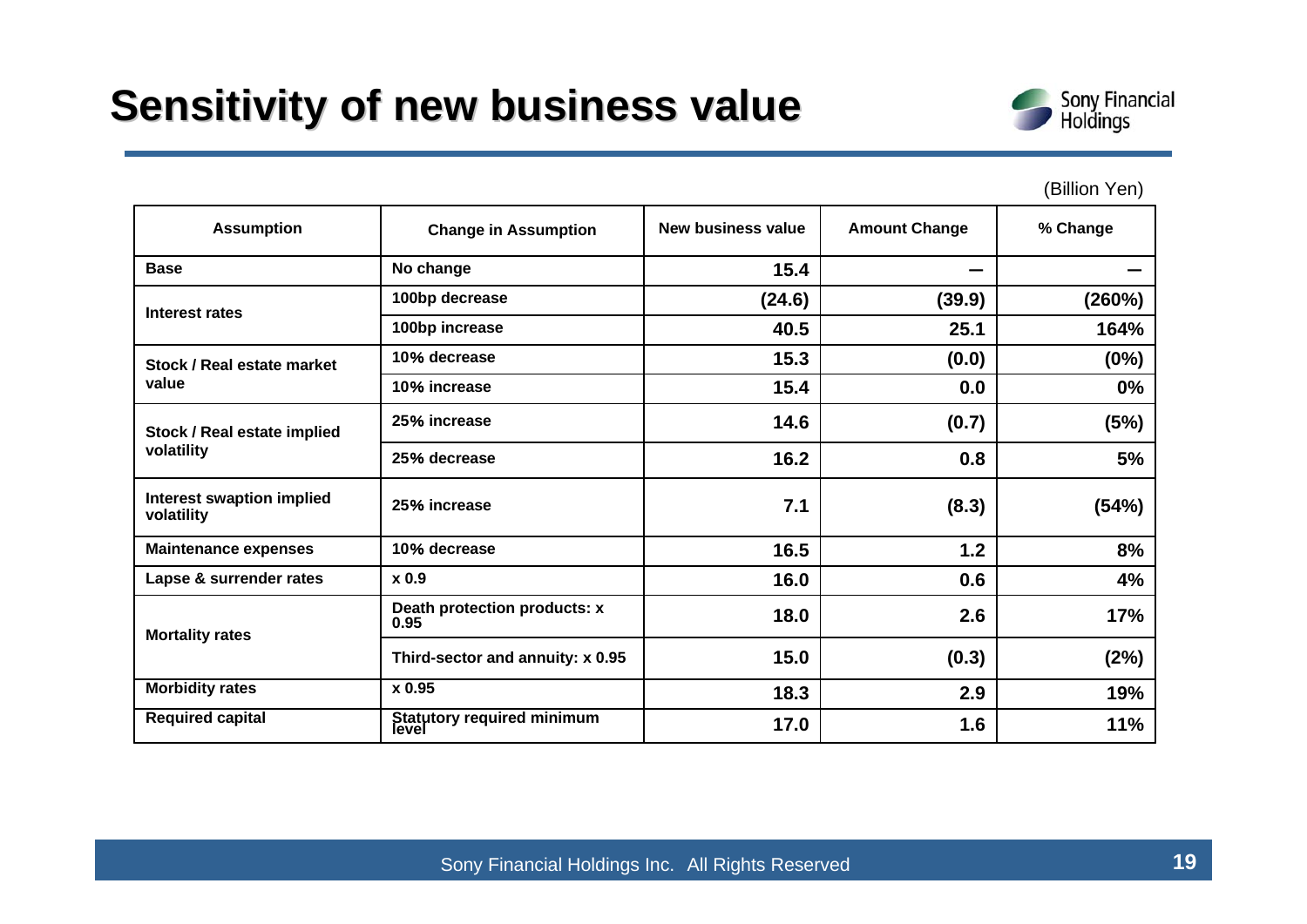## **Reference)** Impact on MCEV due to **Changes in Assumptions Changes in Assumptions (1)**



### **Important Notice: Regarding the Reference Information (next slide)**

**Projected MCEV figures in case yield of Japanese government bonds is used in** calculations are outside the scope of opinions from Milliman, Inc\*. We have NOT obtained any third-party evaluations on the correctness of the projected figures.

\*Milliman, Inc. was requested by Sony Life to review the methodology, assumptions and calculations used by Sony Life to determine MCEV as of March 31, 2009. Specifically, the scope of its review included the embedded value as of March 31, 2009, the sensitivities, the new business value, and the movement analysis from the MCEV as of March 31, 2008.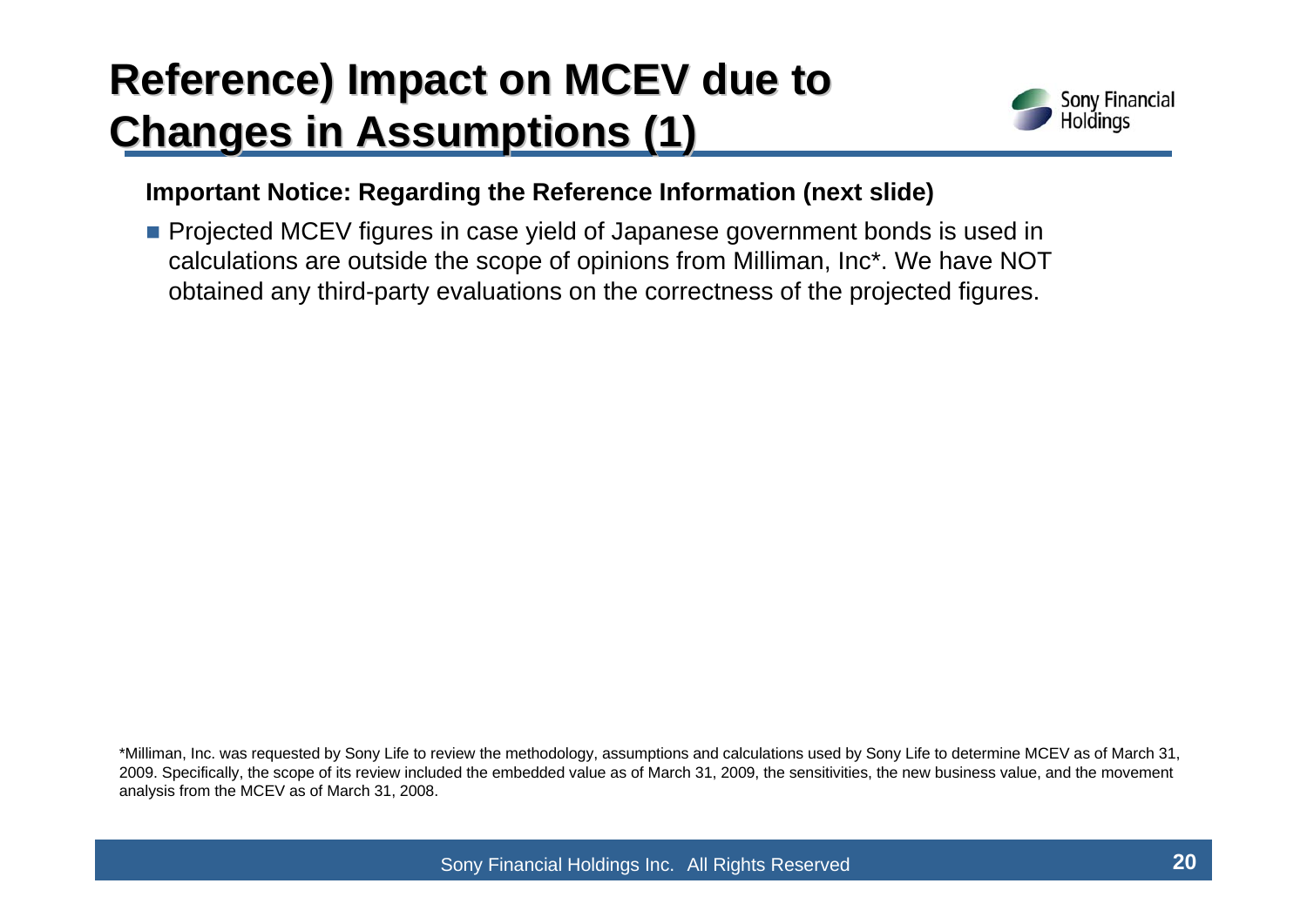## **Reference) Impact on MCEV due to Changes in Assumptions Changes in Assumptions (2)**



### ■ In case of setting JGB yield as a risk free rate, instead of interest swap rate

|             | (Billion Yen)                                | <b>JGB</b> | Swap    | <b>Difference</b> |  |
|-------------|----------------------------------------------|------------|---------|-------------------|--|
| <b>MCEV</b> |                                              | 499.6      | 400.9   | 98.7              |  |
|             | Adjusted net worth                           | 195.4      | 195.4   | 0.0               |  |
|             | Free surplus                                 | (81.2)     | (173.8) | 92.6              |  |
|             | Required capital                             | 276.7      | 369.2   | (92.6)            |  |
|             | Value of existing business (1)               | 304.2      | 205.4   | 98.8              |  |
|             | Present value of certainty-equivalent profit | 745.5      | 673.1   | 72.3              |  |
|             | Time value of options and guarantees         | (219.1)    | (228.7) | 9.6               |  |
|             | <b>Frictional costs</b>                      | (51.4)     | (58.5)  | 7.1               |  |
|             | Cost of non-hedgeable risks                  | (170.8)    | (180.5) | 9.7               |  |
|             | New business value (2)                       | 23.0       | 15.4    | 7.6               |  |
|             | Present value of certainty-equivalent profit | 68.0       | 62.8    | 5.3               |  |
|             | Time value of options and guarantees         | (26.8)     | (28.1)  | 1.3               |  |
|             | <b>Frictional costs</b>                      | (1.3)      | (1.7)   | 0.3               |  |
|             | Cost of non-hedgeable risks                  | (16.9)     | (17.7)  | 0.8               |  |

| Term    | <b>JGB</b> | Swap  |
|---------|------------|-------|
| 1 year  | 0.29%      | 0.75% |
| 5 year  | 0.78%      | 0.97% |
| 10 year | 1.34%      | 1.31% |
| 20 year | 1.94%      | 1.79% |
| 30 year | 2.09%      | 1.88% |
| 40 year | 2.13%      | 1.89% |
| 50 year |            | 1.92% |

(Data Source: Bloomberg)

\*1 The value of existing business is the present value of certainty-equivalent profit deducting the time value of options and guarantees, and frictional costs and the cost of non-hedgeable risks.

\*2 Business included in the calculation of new business value is only that acquired during the year ended March 31, 2009, which is consistent with the financial information we have disclosed, and does not include the value of new business expected to be acquired in the future. The value of new business is the value as of March 31, 2009 and is calculated based on the same assumptions used for the value of existing business on the same date. As the value of new business includes profits and losses from the point of sale to the end of March 2009, actual investment gains and losses during the year ended March 31, 2009 are reflected.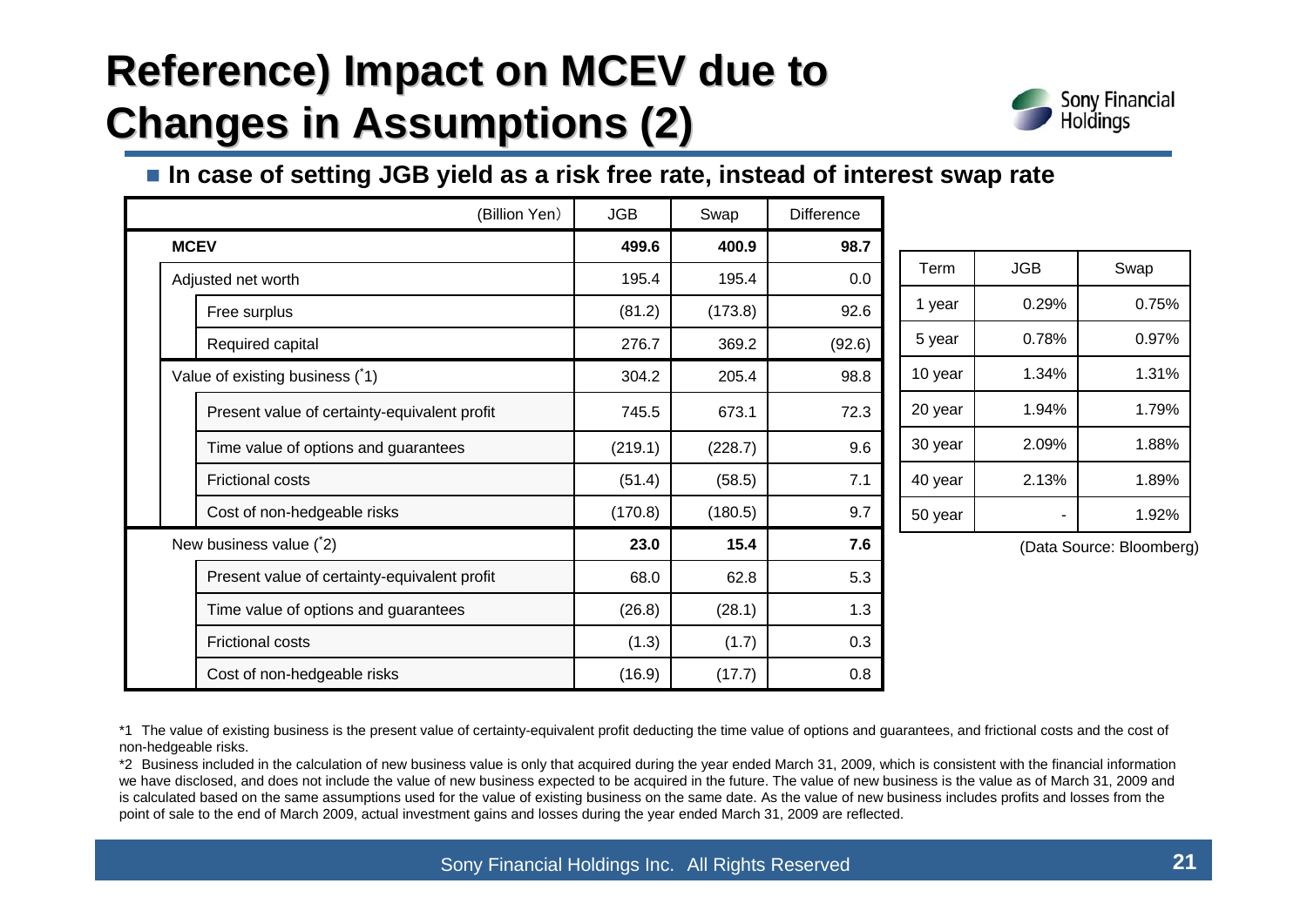

## **Appendix Appendix**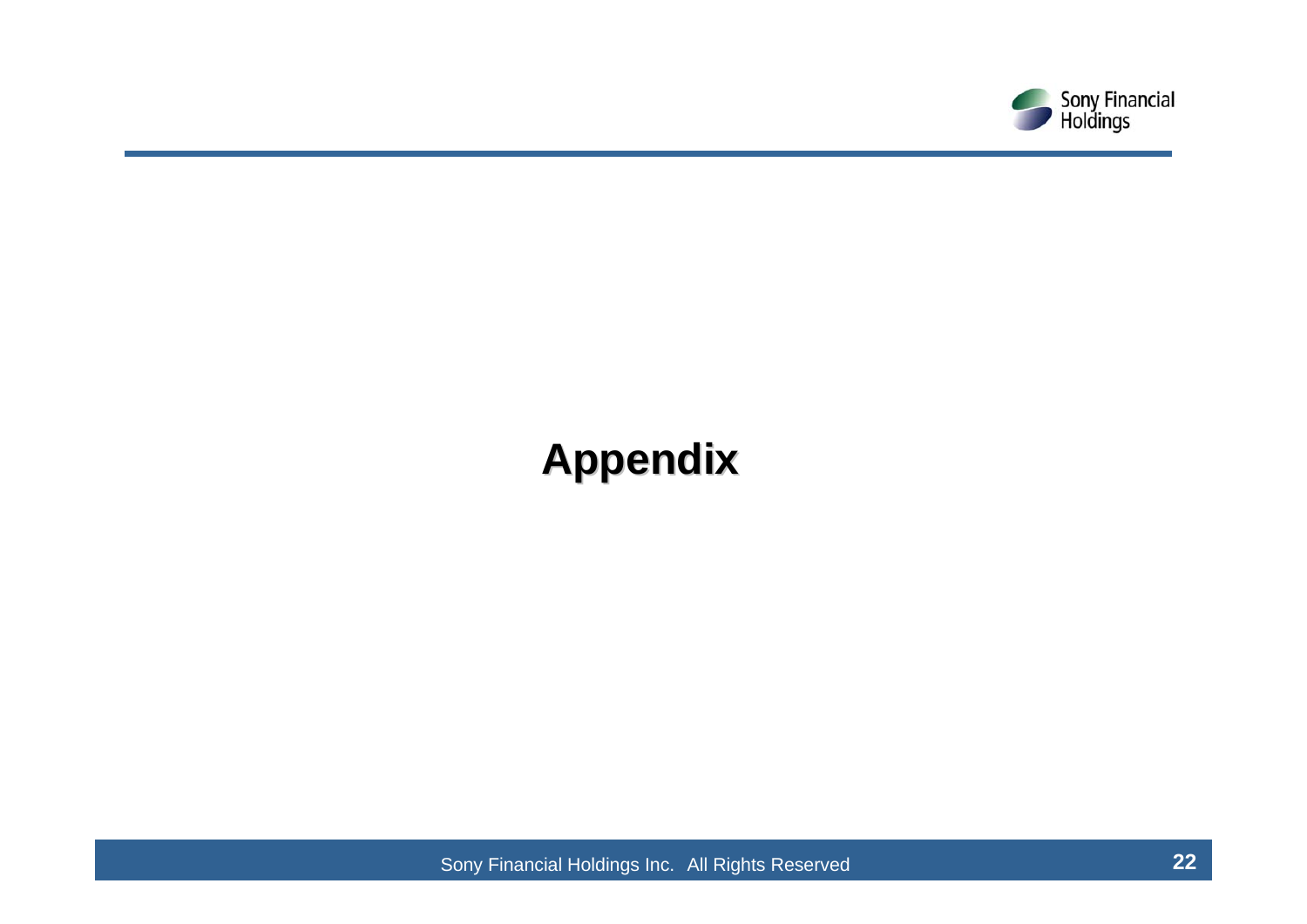## **Assumptions Assumptions**



**<Risk-free rate>**Assumptions are described in the press release. Of the assumptions, some of economic assumptions are shown below.

| Term    | 2009.3.31 | 2008.3.31 |
|---------|-----------|-----------|
| 1 year  | 0.75%     | 0.92%     |
| 5 year  | 0.97%     | 1.03%     |
| 10 year | 1.31%     | 1.45%     |
| 20 year | 1.79%     | 2.04%     |
| 30 year | 1.88%     | 2.26%     |
| 40 year | 1.89%     | 2.34%     |
| 50 year | 1.92%     | 2.41%     |

\*The interest swap rate of Japanese yen is used as a risk-free rate

### **<Implied volatilities of stocks>**

| Term    | 2009.3.31             |                        | 2008.3.31             |             |
|---------|-----------------------|------------------------|-----------------------|-------------|
|         | Japan<br><b>TOPIX</b> | U.S.<br><b>S&amp;P</b> | Japan<br><b>TOPIX</b> | U.S.<br>S&P |
| 1 year  | 34.0%                 | 37.0%                  | 22.9%                 | 24.1%       |
| 5 year  | 31.6%                 | 34.8%                  | 21.7%                 | 25.9%       |
| 10 year | 31.5%                 | 34.7%                  | 22.6%                 | 28.0%       |

**<Implied volatilities of interest swaptions>**

| Term of<br>swap | Term of<br>option | 2009.3.31<br>(JPY) | 2008.3.31<br>(JPY) |
|-----------------|-------------------|--------------------|--------------------|
| 1 year          | 1 year            | 38.4%              | 39.2%              |
| 5 year          | 1 year            | 42.2%              | 41.8%              |
| 5 year          | 5 year            | 29.7%              | 26.1%              |
| 5 year          | 7 year            | 25.1%              | 21.3%              |
| 5 year          | 10 year           | 22.0%              | 18.5%              |
| 10 year         | 1 year            | 35.4%              | 27.9%              |
| 10 year         | 5 year            | 25.2%              | 20.0%              |
| 10 year         | 7 year            | 22.3%              | 17.5%              |
| 10 year         | 10 year           | 20.0%              | 15.6%              |
| 15 year         | 1 year            | 31.3%              | 22.1%              |
| 15 year         | 5 year            | 23.0%              | 17.4%              |
| 15 year         | 7 year            | 21.3%              | 15.7%              |
| 15 year         | 10 year           | 20.2%              | 14.5%              |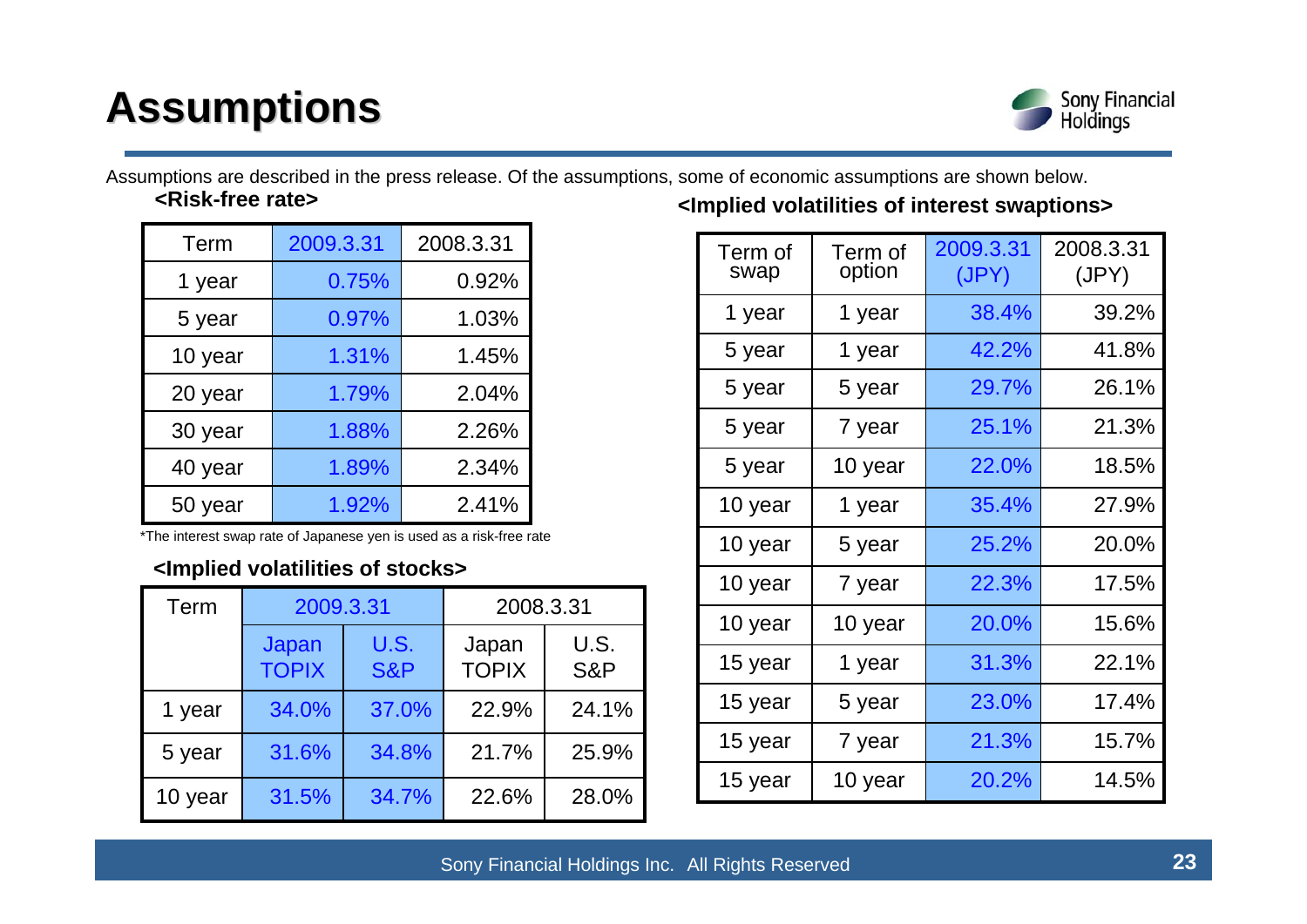### **Comparison of Interest Swap Rates Comparison of Interest Swap Rates**





(Data Source: Bloomberg)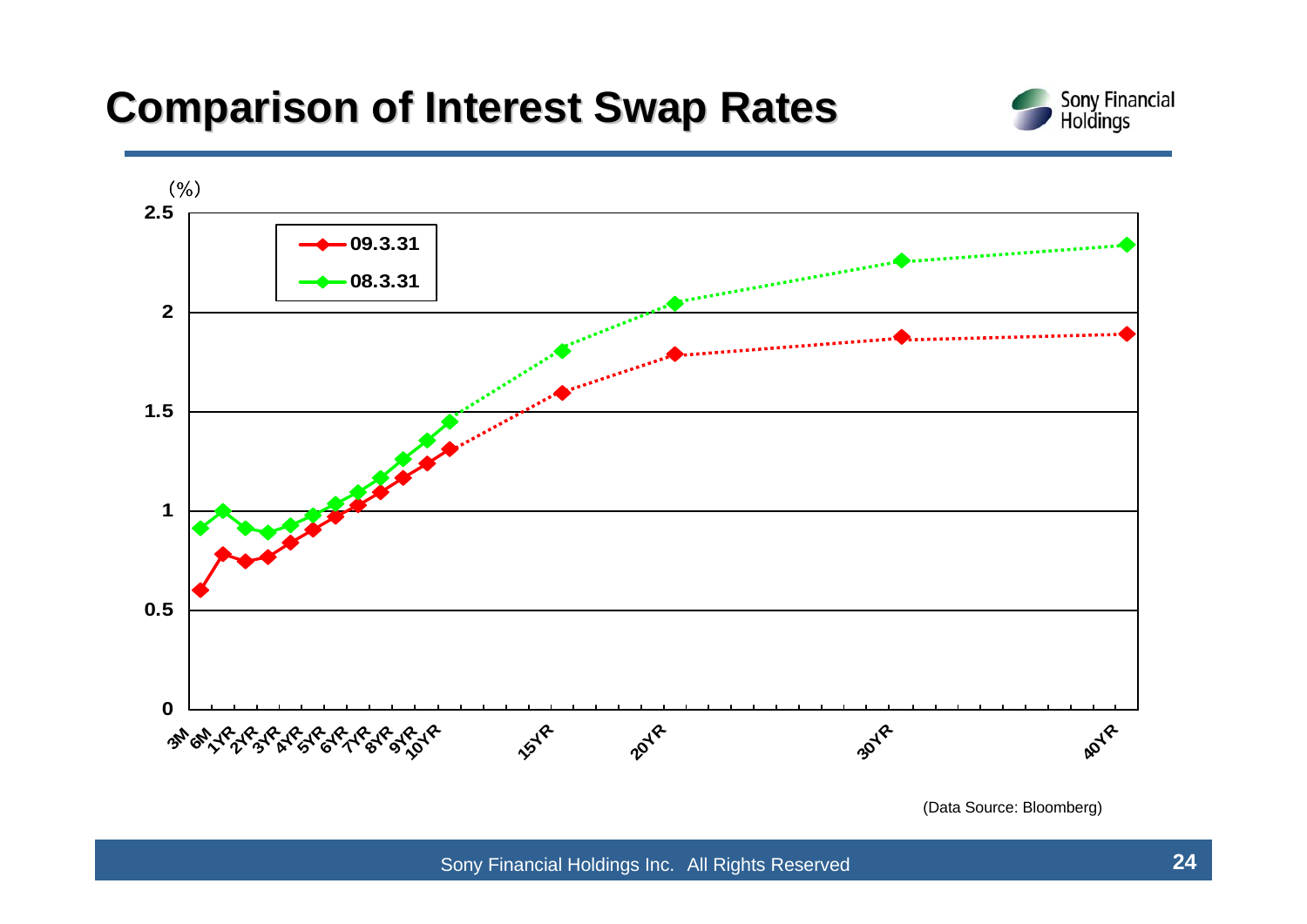### **Comparison of JGB Yield Curve Comparison of JGB Yield Curve**





(Data Source: Bloomberg)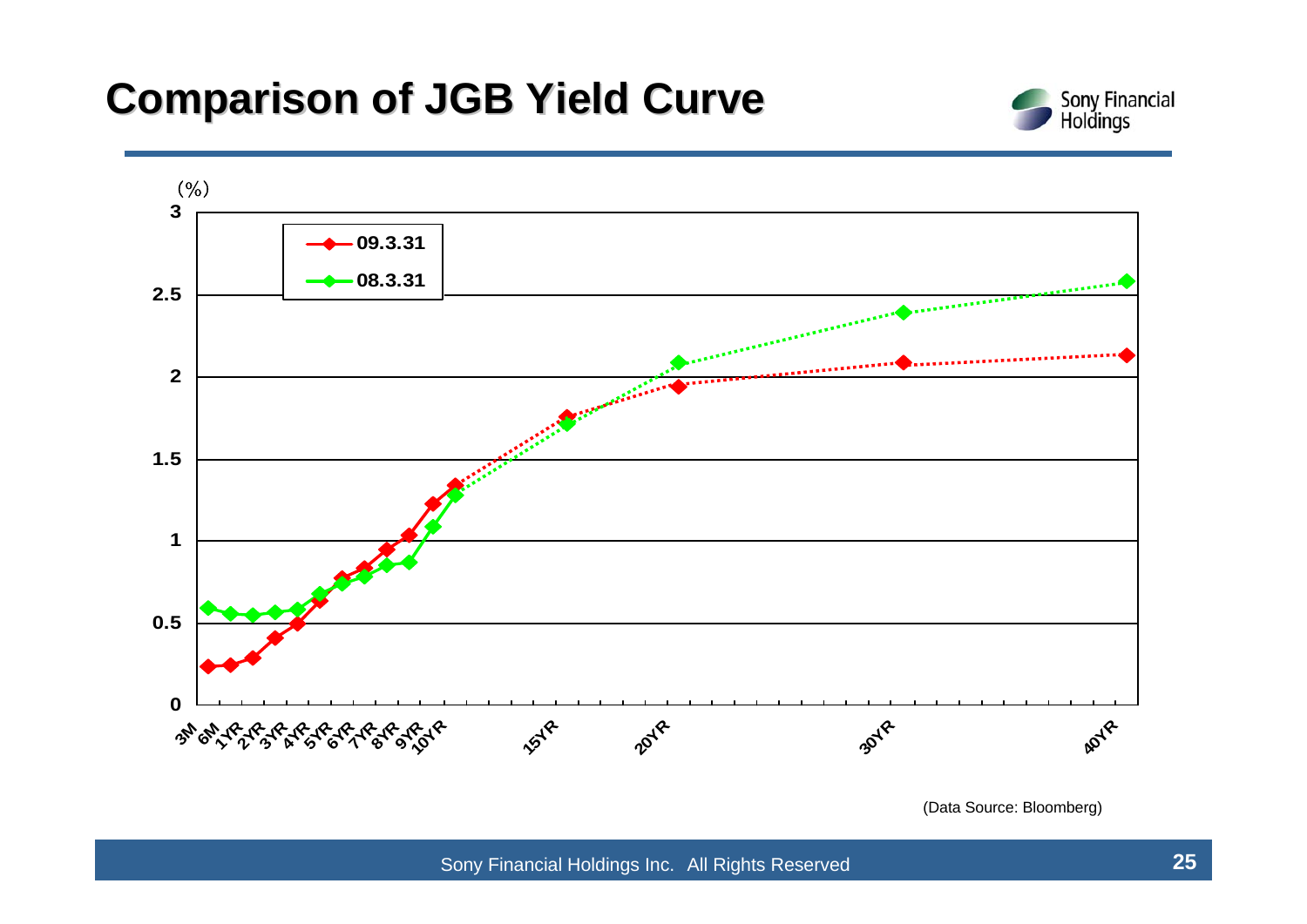### **Comparison of Comparison of JGB yield curve and JGB yield curve and Interest swap rates nterest swap rates**





(Data Source: Bloomberg)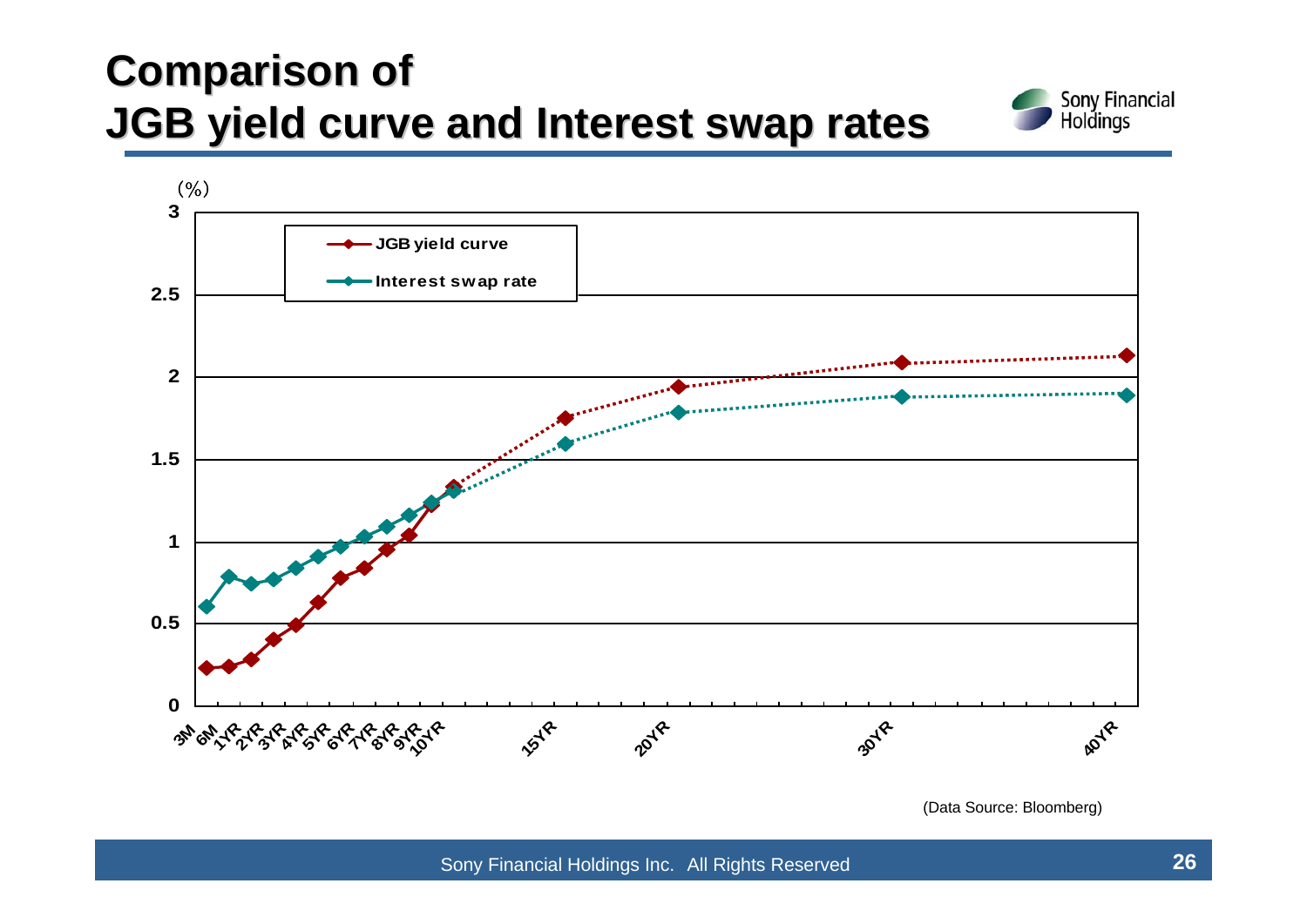## 〔**Reference Reference**〕 **Sensitivities as of March 31, 2008 Sensitivities as of March 31, 2008**



(Billion Yen)

#### **Sensitivities**

| <b>Assumption</b>                              | Change in<br><b>Assumption</b>              | <b>MCEV</b> | Amount<br>Change | % Change |
|------------------------------------------------|---------------------------------------------|-------------|------------------|----------|
| <b>Base</b>                                    | No change                                   | 816.5       |                  |          |
| Interest rates                                 | 100bp decrease                              | 526.9       | (289.6)          | (35%)    |
|                                                | 100bp increase                              | 949.3       | 132.8            | 16%      |
| Stock / Real estate                            | 10% decrease                                | 786.4       | (30.2)           | (4%)     |
| market value                                   | 10% increase                                | 847.0       | 30.5             | 4%       |
| Stock / Real estate                            | 25% increase                                | 815.1       | (1.4)            | (0%)     |
| implied volatility                             | 25% decrease                                | 819.1       | 2.5              | 0%       |
| <b>Interest swaption</b><br>implied volatility | 25% increase                                | 795.6       | (20.9)           | (3%)     |
| <b>Maintenance</b><br>expenses                 | 10% decrease                                | 825.8       | 9.3              | 1%       |
| Lapse & surrender<br>rates                     | $x$ 0.9                                     | 835.0       | 18.5             | 2%       |
| <b>Mortality rates</b>                         | <b>Death protection</b><br>products: x 0.95 | 852.3       | 35.7             | 4%       |
|                                                | <b>Third-sector and</b><br>annuity: x 0.95  | 815.0       | (1.5)            | (0%)     |
| <b>Morbidity rates</b>                         | $x$ 0.95                                    | 839.1       | 22.6             | 3%       |
| <b>Required capital</b>                        | Statutory required<br>minimum level         | 831.5       | 15.0             | 2%       |

Changes in adjusted net worth within the amount of change in MCEV are shown in the table below. Of items not specified in this table, only the value of existing business has been changed, while adjusted net worth remains the same.

#### **Changes in adjusted net worth**

| <b>Assumption</b>            | Change in<br><b>Assumption</b> | Amount<br>Change |
|------------------------------|--------------------------------|------------------|
| <b>Interest rates</b>        | 100bp decrease                 | 147.9            |
|                              | 100bp increase                 | (129.8)          |
| Stock / Real                 | 10% decrease                   | (28.6)           |
| estate market<br>value       | 10% increase                   | 29.4             |
| Stock / Real                 | 25% increase                   | 4.8              |
| estate implied<br>volatility | 25% decrease                   | (2.8)            |